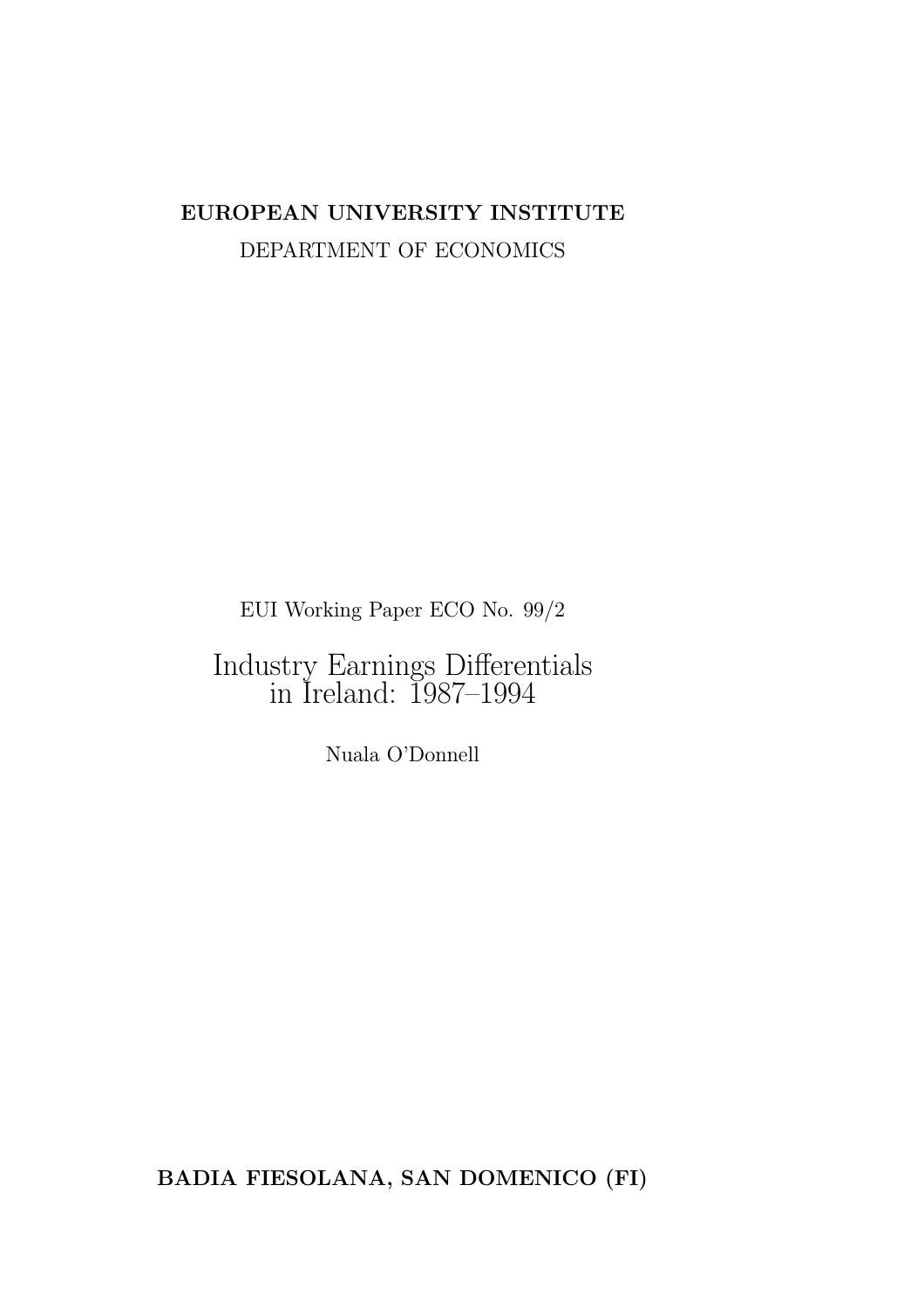All rights reserved.

No part of this paper may be reproduced in any form without permission of the author.

> °c 1999 Nuala O'Donnell Printed in Italy in February 1999 European University Institute Badia Fiesolana I-50016 San Domenico (FI) Italy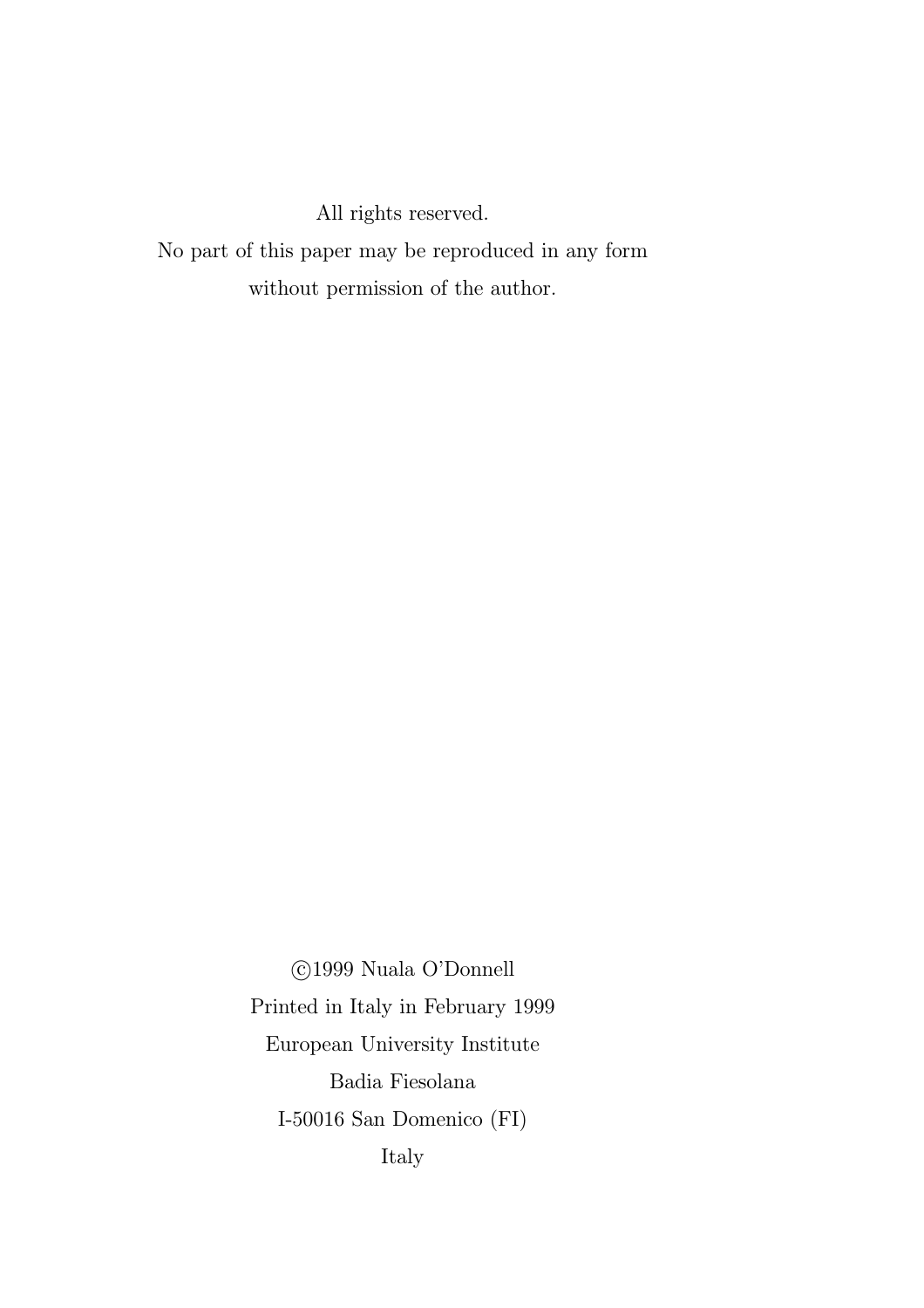Industry Earnings Differentials in Ireland: 1987 - 1994

## Nuala O'Donnell<sup>\*</sup>

European University Institute, Florence

email: odonnell@datacomm.iue.it

## Abstract:

This paper considers industry earnings differentials in Ireland between 1987 and 1994. Earnings equations are estimated using data from 2 cross-section surveys. Industry differentials are calculated and their stability over time and the importance of industry in determining earnings assessed. Finally, the causes of the differentials found are explored.

<sup>\*</sup> I am grateful to Brian Nolan for access to the datasets used in this paper and to Andrea Ichino and Robert Waldmann for helpful comments and suggestions. All remaining errors are my own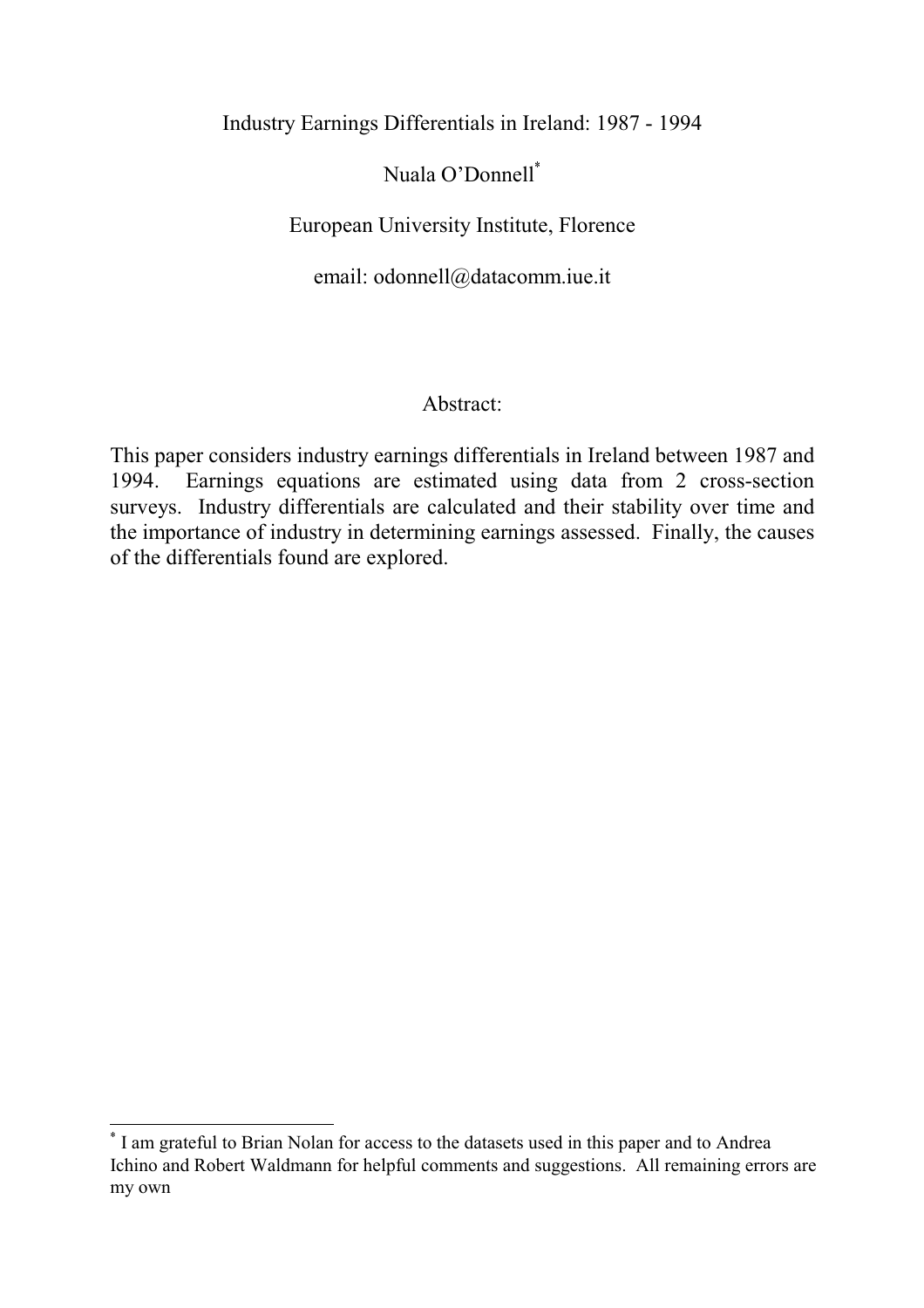### Section 1: Introduction

This paper considers industry earnings differentials in Ireland between 1987 and 1994. If such differentials exist, they are a sign of deviations from competitive theory. In perfectly competitive labour theory, earnings should depend only on employees' abilities and not on employer or firm characteristics, i.e., not dependent on the industry of employment. If industry earnings differentials exist, they are a sign that either firms do not profit maximise or that some firms find it profitable to pay earnings above the going rate. This is the basis of efficiency earnings theory. Among the reasons proposed for the existence of efficiency earnings theory are to raise effort level, promote loyalty to the employer, minimize turnover costs and for selection reasons to attract higher quality applicants. It is possible that if industry earnings differentials exist, they may reflect unmeasured human capital or non-pecuniary compensation or transitory demand factors. Outside of efficiency earnings theory, other reasons proposed for the existence of earnings differentials include compensating differentials (see, e.g., Rosen, 1986) or the insider-outsider model (Lindbeck and Snower, 1986).

O'Donnell (1998) considered the reasons for increased earnings inequality in Ireland between 1987 and 1994 and found that within industry changes drove movements in the employment structure while earnings inequality increased between industries. How could these results be expected to influence industry differentials? The increasing between-industry inequality should be reflected in increasing industry differentials but the within industry changes may have had offsetting or neutral effects on industry differentials.

Section 2 describes the data used, Section 3 how the industry differentials are calculated, Section 4 the earnings equations on which the differentials are based and Section 5 the results. Section 6 explores the causes of industry differentials while Section 7 concludes.

### Section 2: Data

The data used are 2 cross-section, household surveys for 1987 and 1994 collected by the Economic and Social Research Institute (ESRI) in Dublin. The first, the Survey of Income Distribution, Poverty and Usage of State Services has been extensively used for poverty and labour market research (see Callan, Nolan et al (1989) for a description of the survey and Callan and Nolan (1994)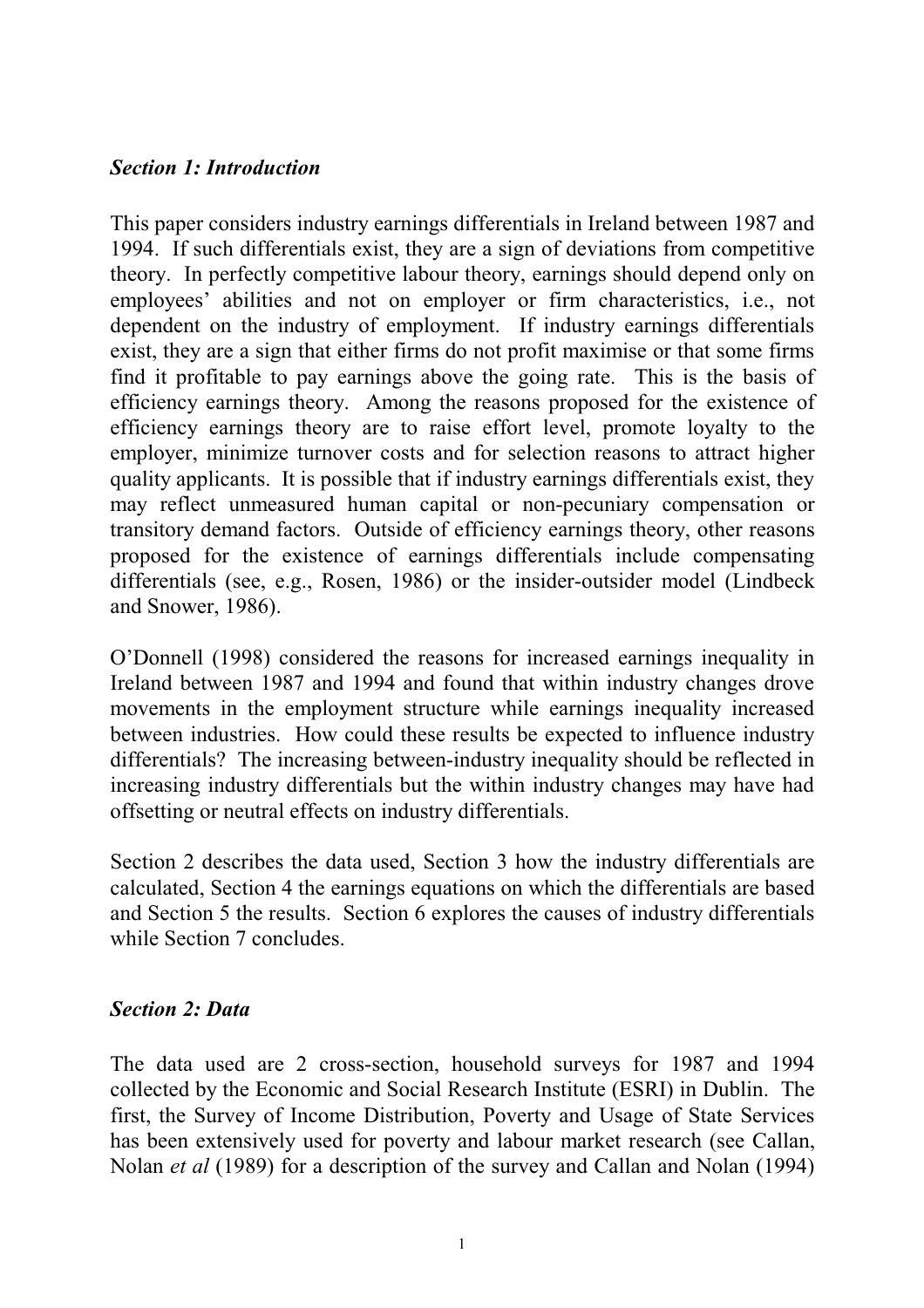for an overview of the research). The second, the 1994 Living in Ireland Survey forms the Irish module of the European Community Household Panel (see Callan, Nolan et al (1996) for a description of the survey and a study of household poverty). The sampling frame for both surveys was the Electoral Register and both have been re-weighted to correspond with the Labour Force Survey for key household characteristics. The response rate for the 1987 survey was 64% and 62.5% in 1994, corresponding to 3,294 and 4,048 households respectively. Earnings data and labour market characteristics were obtained from around 2,700 employees in 1987 and around 3,000 in 1994. The focus here is on usual gross weekly earnings from full-time employment (defined as working 30+ hours per week). This leaves a sample for analysis of 2,426 in 1987 and 2,768 in 1994, after discarding observations with missing information.

#### Section 3: Measurement of Industry Differentials

Write the cross-section earnings equation as

$$
(1) \qquad \ln W_{it} = \alpha_{it} + \beta X_{it} + \varphi D_{it} + \varepsilon_{it}
$$

where  $D_{ii}$  is a vector of industry dummy variables. The industries are (1) Agriculture, forestry and fishing (2) Building and Construction (3) Other Production (4) Wholesaling (5) Retailing (6) Insurance (7) Transport (8) Professional Services (9) Teaching (10) Health (11) Public Administration (12) Personal Services and (13) Other. The vector  $X_{it}$  consists of human capital, demographic and occupational variables and should control for individualspecific factors which can vary between industries and thus influence the mean industry earnings level. If individual specific differences are perfectly controlled for, the estimated  $\varphi$  s represent the earnings premia in each industry with respect to the omitted industry which in this case is 'Other Production,' as it is the largest category. These are normalised into deviations from the mean differential by calculating the employment-weighted average for all industries. The industry differentials then reported in Section 5 are the difference between the estimated coefficient and the weighted mean differential as follows

(2) 
$$
\varphi_k^* = \hat{\varphi}_k - \sum_{j=1}^K v_j \hat{\varphi}_j
$$

where K is the number of industries in the sample and  $v_i$  is the share of employees employed in industry *j*. For the omitted industry, the employmentweighted average is the negative sum of the employment weighted coefficients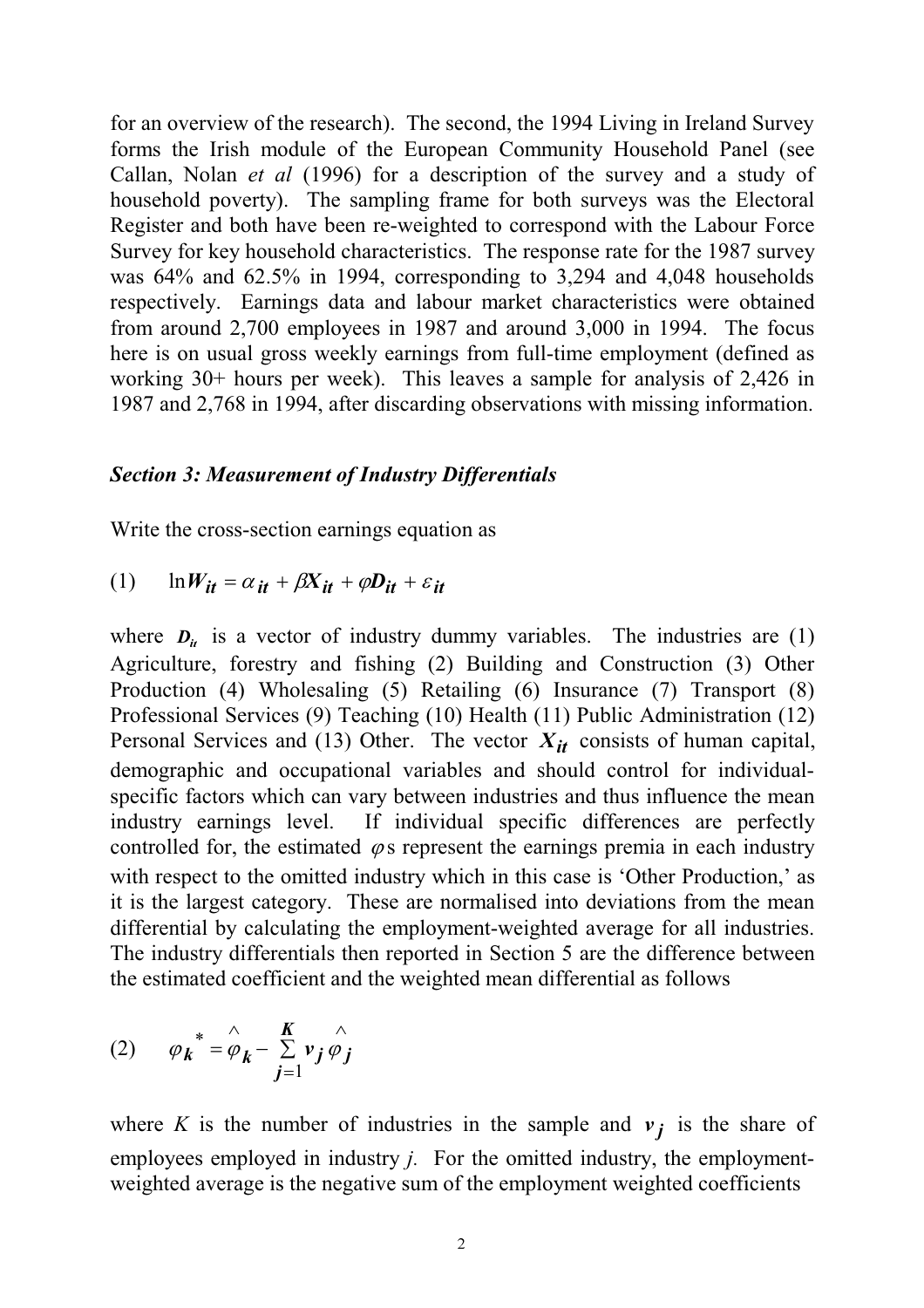(3) 
$$
\varphi_K^* = -\sum_{j=1}^K v_j \hat{\varphi}_j
$$

The overall variability in industry earnings is summarised by the standard deviation of the industry earnings differentials, following Kreuger and Summers (1988). For each industry,  $i=1..K$ , the estimated earnings differential  $\varphi_i$  is an  $\lambda$ unbiased estimate of the true differential but the standard deviation of  $\varphi_i$ Ù is an upwardly biased estimate of the standard deviation of  $\varphi_i$ Ù . The bias occurs because  $\varphi_{i}$ Ù is the sum of  $\varphi_i + \varepsilon_i$ Ù where  $\varepsilon_i$ Ù is a least squares sampling error.

The standard deviation of  $\varphi$  $\lambda$ is adjusted by using the formula

(4) 
$$
ASD = (\text{var}(\hat{\varphi}) - \sum_{i=1}^{K} \hat{\sigma_i}^2 / K)^{1/2}
$$

where  $\sigma_i$ is the standard error of  $\varphi_i$ Ù . As this adjustment neglects the covariances among the  $\varepsilon_i$ , it slightly underestimates the standard deviation of  $\varphi$ . This adjusted standard deviation gives equal weight to each industry category, regardless of their employment share.

### Section 4: Estimation of Earnings Equations

This section describes the earnings equations from which the industry differentials will be estimated. Firstly, human capital earnings equations are estimated, for males and females separately. These human capital variables are years spent out of the labour force, years of experience and the square of each of these variables. 4 educational level dummies are included and a dummy if an individual has an apprenticeship qualification or not. The baseline educational dummy is education below group/junior/intermediate certificate, i.e., education below the middle of the secondary cycle. The other education dummies are education to group/junior/intermediate certificate ('some secondary'), completed secondary education ('secondary'), a non-University diploma or certificate at post second level ('diploma') and a University degree (University). A dummy if the individual is married is also included.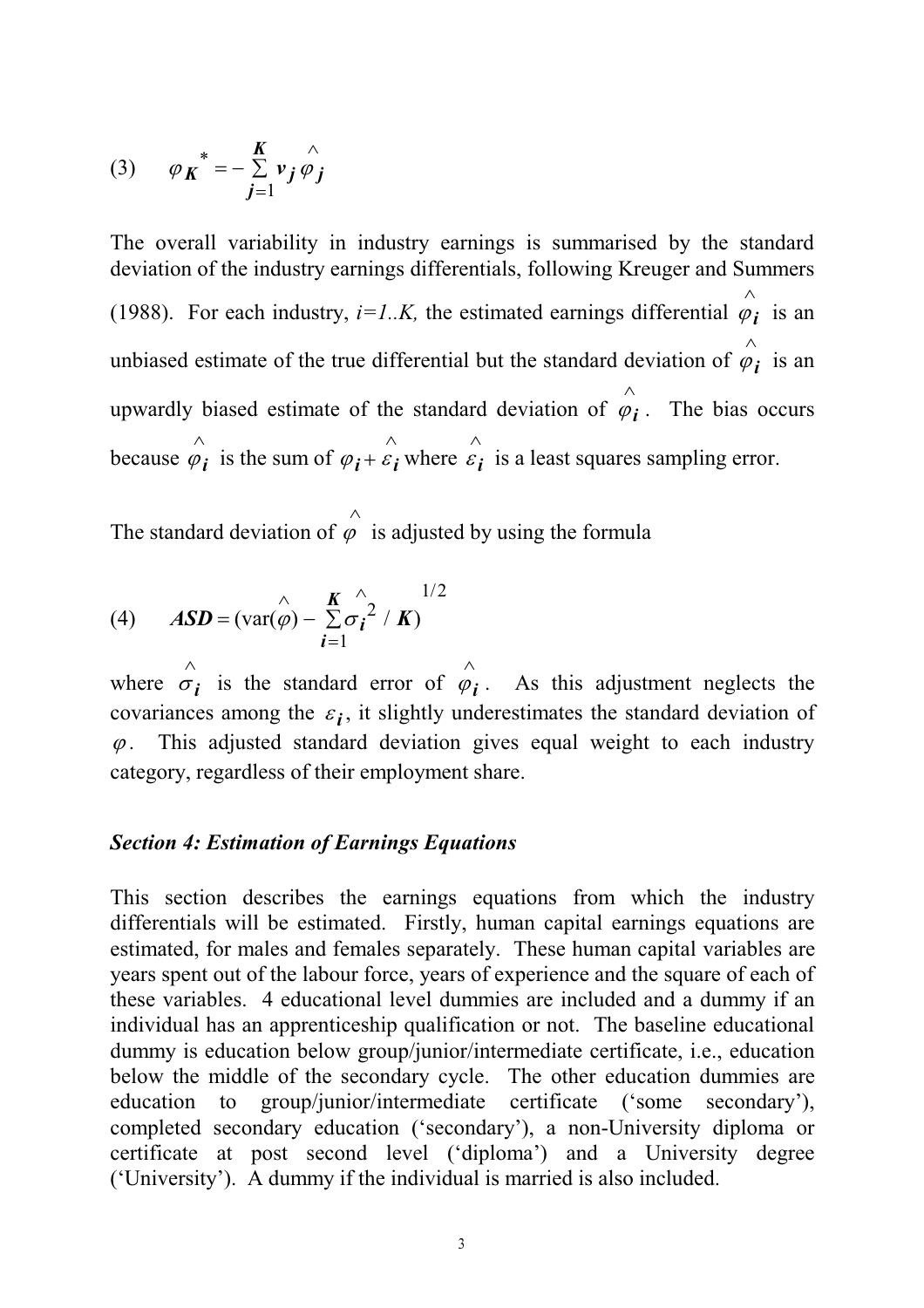Then the analysis is broadened to consider occupational dummies and a dummy for union membership. It should be noted that female self-selection is not accounted for and that this problem may have changed over the period due to rising female participation in the labour force from 30.9% in 1986 to 34.9% in 1993. Ideally, to study industry differentials, one would also have information on working conditions such as whether or not employees had to face irregular hours or health hazards. In all the regressions described below, the data were weighted with sampling weights containing the inverse of the probability that the observation is included due to the sampling strategy. All regression results are reported in the Appendix.

### Human Capital Specification without industry dummies

Table A1 presents the results for the human capital model for females in 1987 and 1994. Each extra year out of the labour force brings a penalty of 2% in 1987 worsening to 4% by 1994. The experience coefficients have the expected sign. An extra year of experience brings a premium of around 7% in each year. Earnings are maximised at 26 years of experience in each year. Being married has an effect insignificantly different from zero in 1987 which becomes a significant premium of 8% by 1994. There is evidence of a fall in the returns to all educational qualifications by 1994. Having an apprenticeship qualification brings a penalty of 16% in 1987 which becomes insignificant by 1994.

The results for men appear in Table A2. A year out of the labour force brings a penalty of 6% in 1987 falling to 4% by 1994. Earnings are maximised at 33 years of experience in both years. The marriage premium is much higher than that for females, at 20% in 1987 and 22% in 1994. There is evidence of increasing returns to university education over the period.

## Occupational Specification

Results for the occupational specification for women appear in Table A3 below. Earnings are now maximised at 26 years of experience in both years. The returns to education have fallen a lot between 1987 and 1994 and are much lower compared to the human capital model for each year, as expected, because of collinearity with the occupational variables. The return to union membership falls slightly from a 20% premium in 1987 to 17% in 1994. Among the occupational dummies, the big change was a large fall in the premium to the Clerical' category over the period and an increase in the premia to the other category. The discussion of the industry premia will be left until the following section.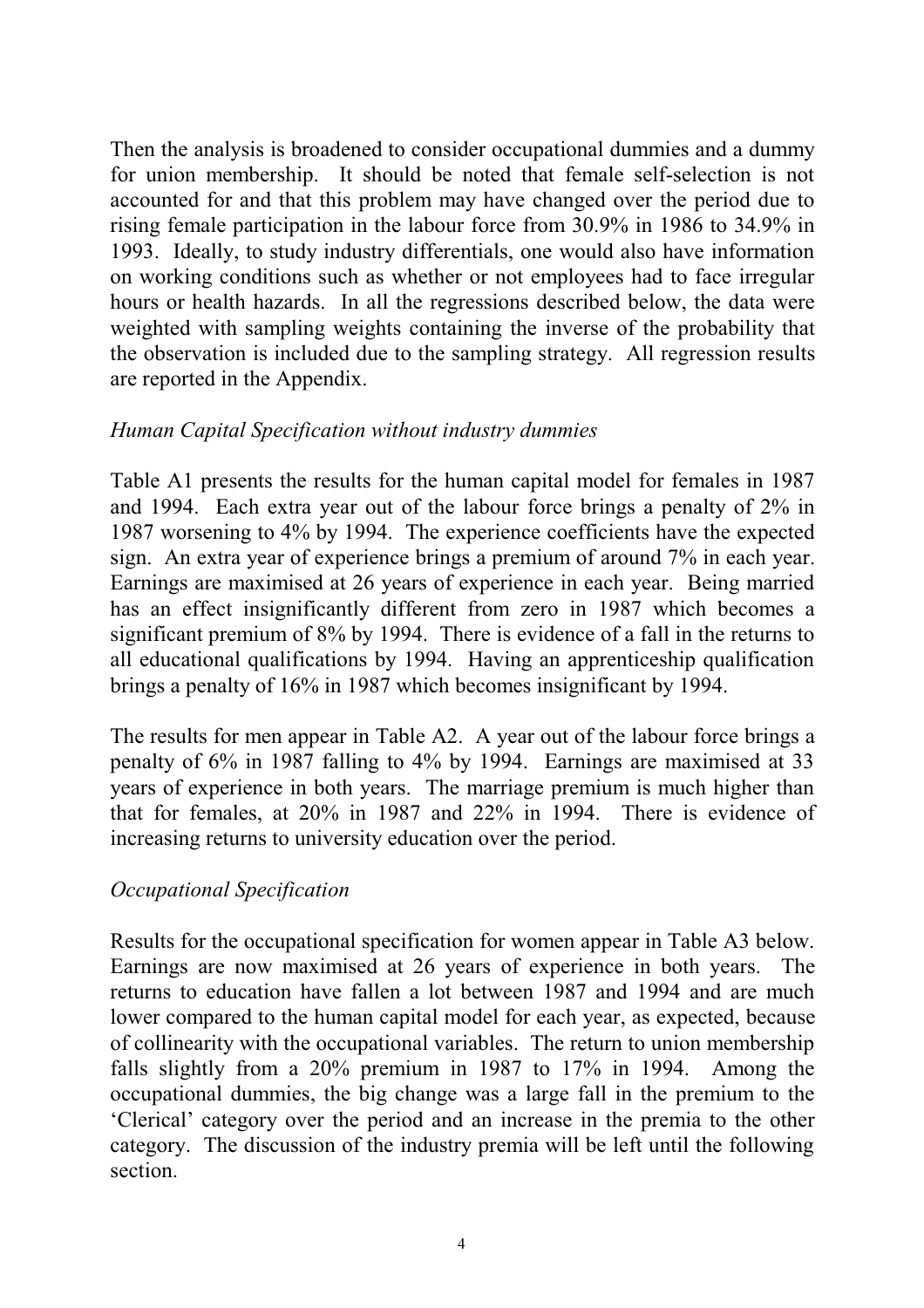Table A4 shows the results for the occupational specification for men. The marriage premium rises slightly from 15% in 1987 to 19% in 1994. The penalty for years out of the labour force falls from 5% in 1987 to 3% in 1994. The returns to experience change little. Again, the return to a University qualification increases, from 60% to 66%. As expected, the returns to education are generally lower than for the human capital model. The returns to the various occupations generally worsened between the 2 years, with the exceptions of the 'Professional' category where the premium was constant and the 'Other' category where the premium increased. The premium to union membership fell from 17% in 1987 to 13% in 1994. The industry premia are discussed in the following section.

F-tests that the industry coefficients jointly equal zero were rejected for each year and for each gender group but many of the industry dummies are not individually statistically significant.

Table A5 shows the results when we pool the female and male samples, including a female dummy. The penalty to being female rises slightly from around 15% in 1987 to around 17% in 1994. The marriage premium increases from 9% to 14%. The returns to experience and years out of the labour force change little. There is evidence of a fall in returns to educational qualifications at all levels and a slight fall in the returns to having an apprenticeship qualification, though this category was insignificant in 1987. Considering occupations, there is a fall in the return to a Clerical occupation from 12% to 7%. The return to being in a Professional occupation falls slightly from 26% to 24%. The return to being in the 'Other' category increases from 26% to 34%. The premium for trade union membership falls from 17% to 15%. Industry differentials are discussed below.

### Pooled human capital model

To assess the significance of these changes, data for both years were pooled and the differential effect of each variable in 1994 as compared to 1987 assessed. Results are in Table A6 below.

For females, it is clear that the increase in the marriage premium is insignificant. Evidence of an increase in the returns to experience is also clear. A significant increase in the returns to all levels of education is found as is a significant increase in the returns to having an apprenticeship qualification.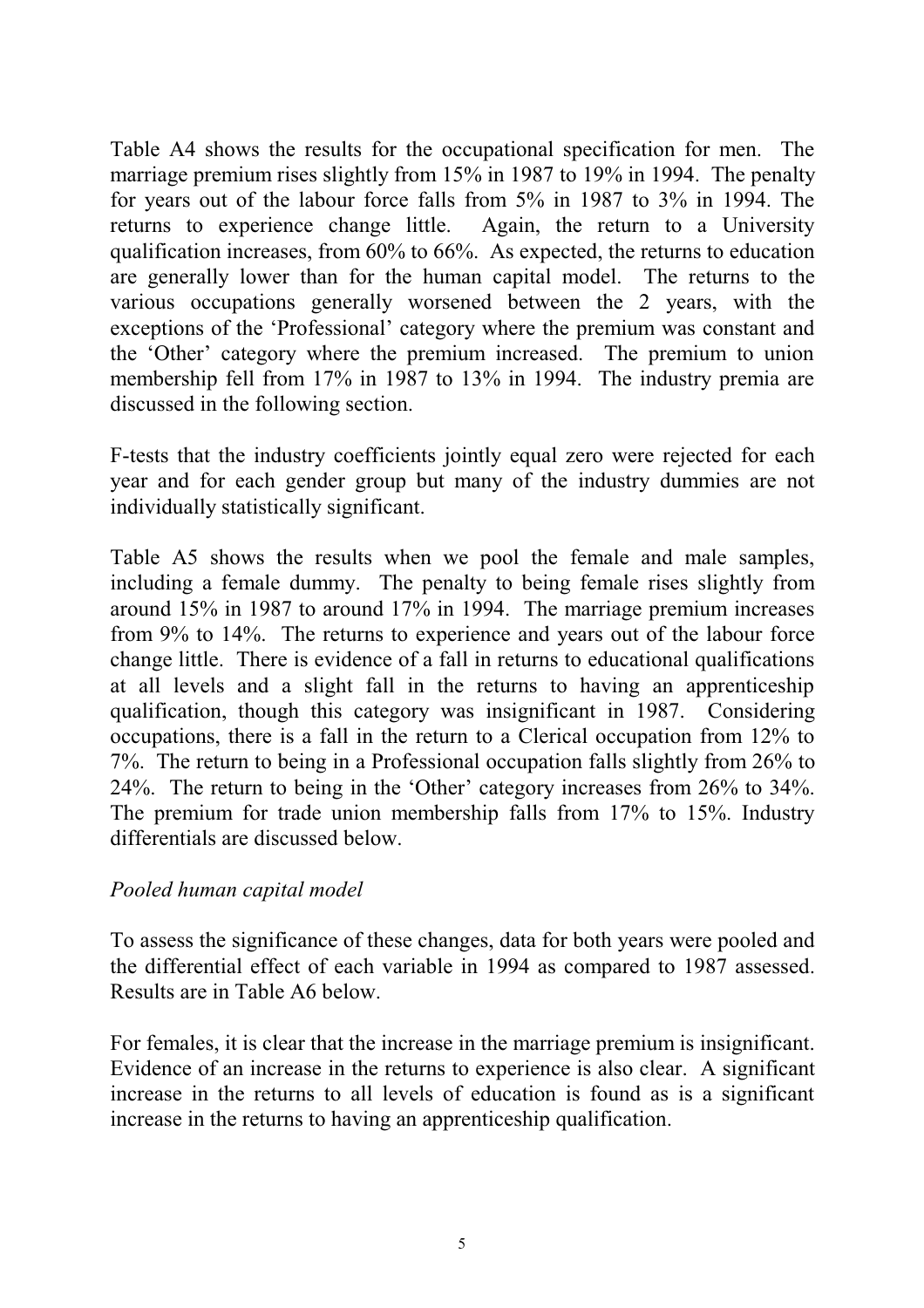For males, there is evidence of a significant increase in the returns to experience. There is again evidence of an increase in the returns to all levels of education and to an apprenticeship qualification.

### Pooled occupational model

Including industry and occupational dummies, (Table A7), for females, again there is evidence of an increase in the returns to experience. There is an increase in the returns to all levels of education. There are significant increases in the returns to all of the occupational dummies and to union membership.

For men, again an increase in the returns to experience and all levels of education is evident. The return to an apprenticeship qualification is again significant. As with women, there are increases in the returns to all the occupational dummies and to union membership.

## Section 5: Results on Industry differentials

The analysis of industry differentials, calculated as in Equation 2, is based on the occupational model, i.e., Tables A3 and A4 above. Table 1 shows the results for females in each year.

| Tably 1. Highstry Dhittitudis for itmalys, 1707 and 1774 |                                |          |          |            |  |  |  |  |
|----------------------------------------------------------|--------------------------------|----------|----------|------------|--|--|--|--|
| <b>Industry Category</b>                                 | 1987<br><b>Unadjusted 1994</b> |          |          | Unadjusted |  |  |  |  |
|                                                          |                                | OLS s.e. |          | OLS s.e.   |  |  |  |  |
| Agri.                                                    | $-0.019$                       | 0.0671   | $-0.008$ | 0.048      |  |  |  |  |
| Building and                                             | $-0.229$                       | 0.2515   | 0.194    | 0.1244     |  |  |  |  |
| Construction                                             |                                |          |          |            |  |  |  |  |
| Wholesaling                                              | 0.002                          | 0.0925   | 0.027    | 0.0503     |  |  |  |  |
| Retailing                                                | $-0.111$                       | 0.1000   | $-0.124$ | 0.0615     |  |  |  |  |
| Insurance                                                | 0.193                          | 0.0699   | 0.166    | 0.055      |  |  |  |  |
| Transport                                                | 0.015                          | 0.0766   | 0.060    | 0.063      |  |  |  |  |
| <b>Professional Services</b>                             | $-0.021$                       | 0.1162   | $-0.053$ | 0.0887     |  |  |  |  |
| Teaching                                                 | 0.013                          | 0.0935   | 0.035    | 0.0576     |  |  |  |  |
| Health                                                   | 0.044                          | 0.064    | 0.054    | 0.0506     |  |  |  |  |
| Public Administration -0.042                             |                                | 0.0643   | $-0.024$ | 0.057      |  |  |  |  |
| <b>Personal Services</b>                                 | $-0.290$                       | 0.0935   | $-0.181$ | 0.0623     |  |  |  |  |
| Other                                                    | $-0.162$                       | 0.1498   | $-0.114$ | 0.0535     |  |  |  |  |
| Other Production,<br>baseline                            | 0.113                          | baseline | 0.063    | baseline   |  |  |  |  |

## Table 1: Industry Differentials for females, 1987 and 1994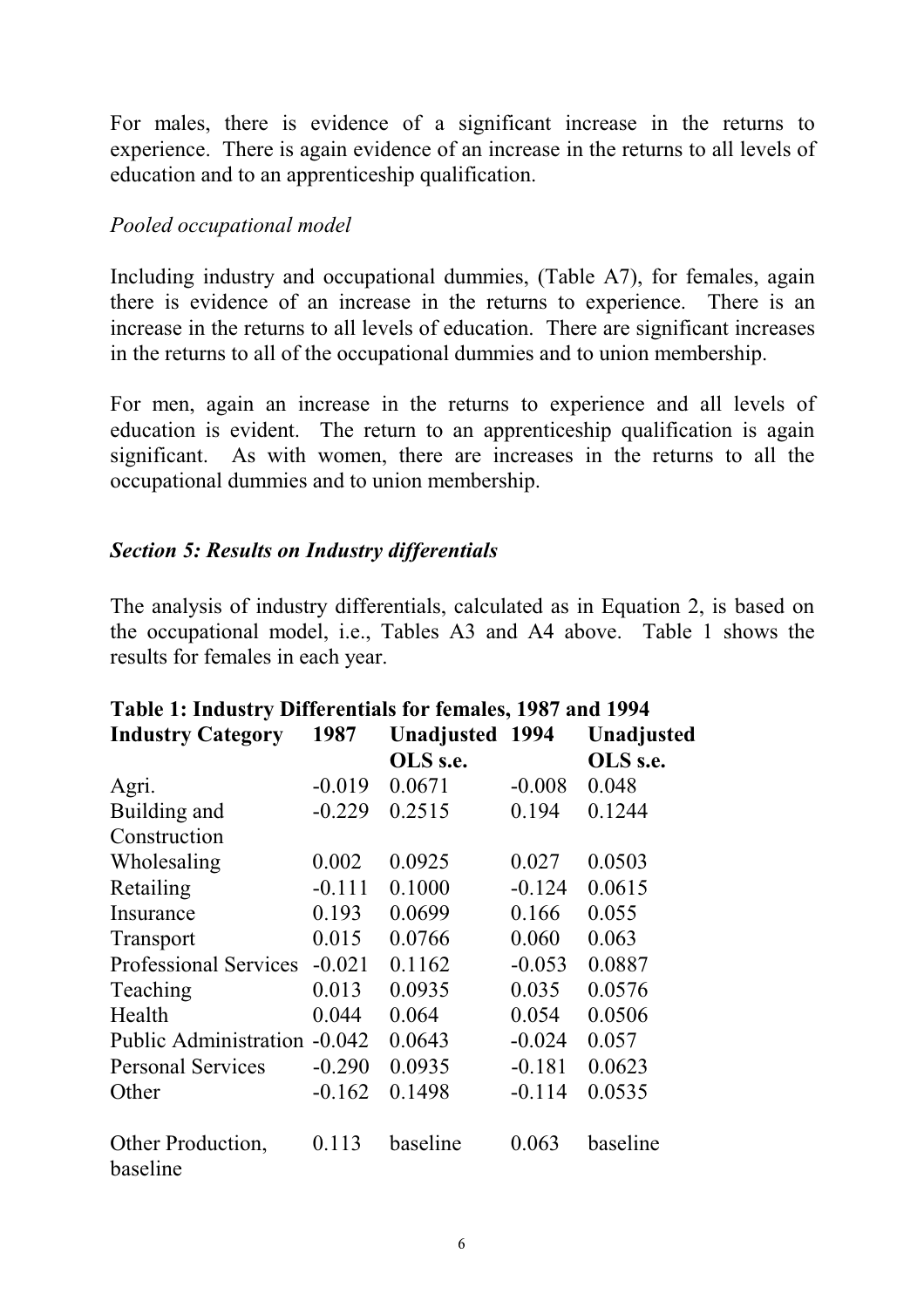Due to the high number of industry categories (13) relative to the sample size, many of the industry categories in the earnings equations were insignificant but were jointly statistically significant. In 1987, females in the insurance category get the highest earning premia, on average 20% above the earnings in all industries, followed by the Other Production Category at 11%. However, the insurance category was insignificant in the earnings equation. Employees in personal services were worst off, suffering a penalty of 29% relative to the average in all industries. The coefficient on this category was significant in the earnings equation. Seven industries had negative premia. By 1994, employees in the Building and Construction category were best off with a premium of 19% relative to the average, followed by workers in the insurance category with a premia of 16.6%. Neither of these categories were significant in the earnings equation. Again, worst off were those in personal services but the size of their penalty had fallen by 11 percentage points but remained significant. The premia in the Other Production baseline category had fallen to 6%. Six industries now had negative premia.

For those categories significant in both years, i.e., retailing, personal services and 'other' (borderline significance in 1987), the change in the differential is large for the personal services category of the magnitude of 10 percentage points, half that for the 'other' category and minimal for the retailing category. Total variability was slightly higher in 1994 compared to 1987 with an ASD, calculated as in Equation 4, in the later year of 0.087 compared to 0.073. This is as we would have expected given the increased earnings inequality over the period.

| Table 2: Higustry Differentials for males, 1987 and 1994 |          |                        |          |            |  |  |  |  |
|----------------------------------------------------------|----------|------------------------|----------|------------|--|--|--|--|
| <b>Industry Category</b>                                 | 1987     | <b>Unadjusted 1994</b> |          | Unadjusted |  |  |  |  |
|                                                          |          | OLS s.e.               |          | OLS s.e.   |  |  |  |  |
| Agri.                                                    | $-0.068$ | 0.0764                 | $-0.317$ | 0.0642     |  |  |  |  |
| Building and                                             | $-0.051$ | 0.053                  | 0.000    | 0.0334     |  |  |  |  |
| Construction                                             |          |                        |          |            |  |  |  |  |
| Wholesaling                                              | $-0.029$ | 0.0711                 | 0.019    | 0.0349     |  |  |  |  |
| Retailing                                                | $-0.164$ | 0.0507                 | $-0.147$ | 0.0483     |  |  |  |  |
| Insurance                                                | 0.284    | 0.0614                 | 0.139    | 0.0499     |  |  |  |  |
| Transport                                                | 0.036    | 0.0304                 | 0.097    | 0.0294     |  |  |  |  |
| <b>Professional Services</b>                             | 0.045    | 0.1252                 | $-0.281$ | 0.1486     |  |  |  |  |

## ndustry Differentials for males, 1097 and 1004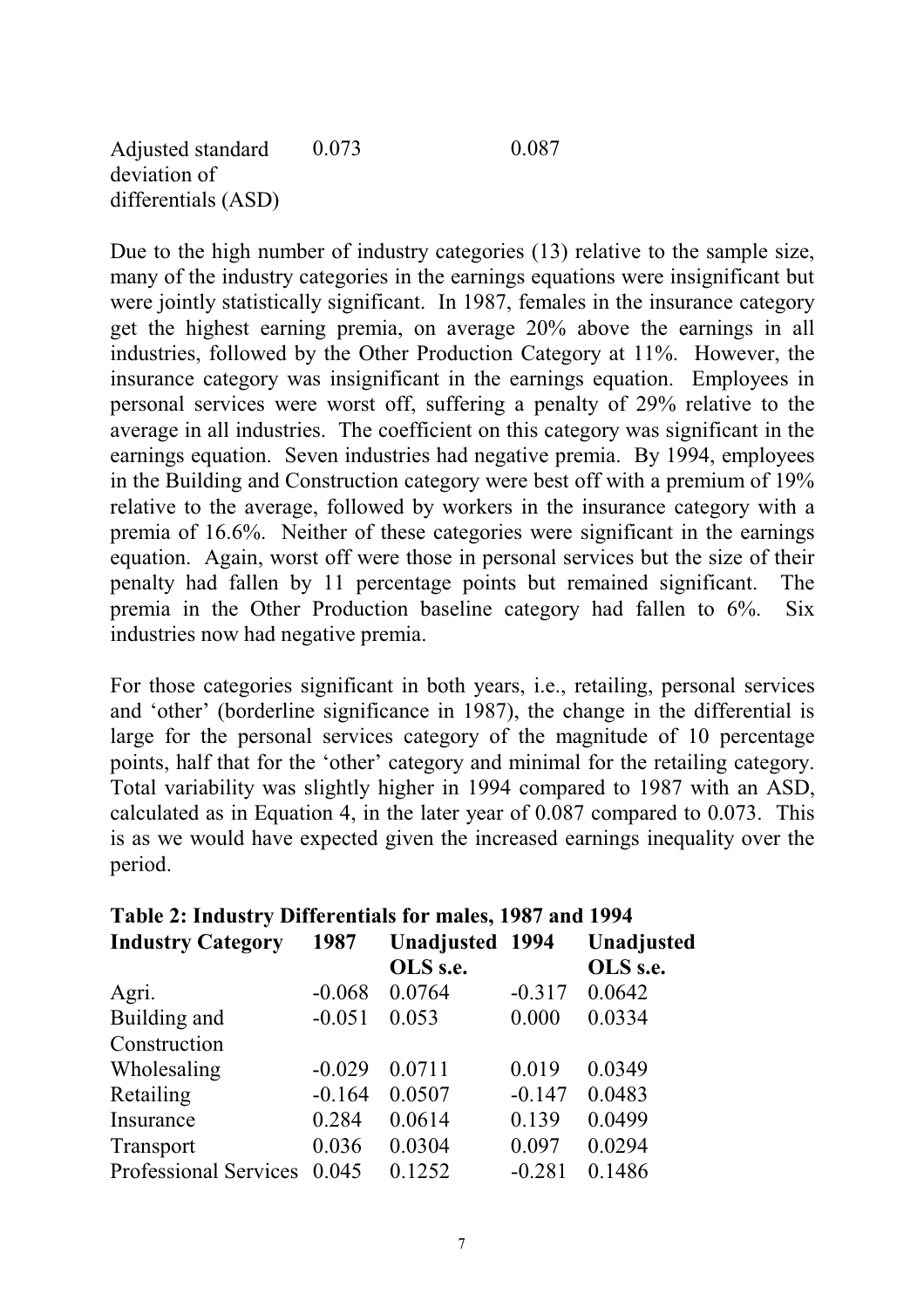| Teaching<br>Health<br>Public Administration -0.014       | $-0.078$<br>$-0.066$ | 0.072<br>0.048<br>0.034 | $-0.099$<br>0.013<br>0.006 | 0.0467<br>0.0517<br>0.0317 |
|----------------------------------------------------------|----------------------|-------------------------|----------------------------|----------------------------|
| <b>Personal Services</b>                                 | $-0.18$              | 0.0704                  | $-0.053$                   | 0.0541                     |
| Other                                                    | 0.007                | 0.0779                  | $-0.064$                   | 0.0609                     |
| Other Production,<br>baseline                            | 0.045                | baseline                | 0.050                      | baseline                   |
| Adjusted standard<br>deviation of<br>differentials (ASD) | 0.0948               |                         | 0.1207                     |                            |

For males, the same problem of insignificance of industry categories arises in the earnings equations but again the industry variables were jointly statistically significant. For males in 1987, again those in the insurance category were best off with a premium of 28% relative to the average and this category was significant in the earnings equation. Worst off were those in personal services (significant), followed closely by those in retailing (significant). 8 categories had negative premia. By 1994, again those in the Insurance category were best off but their premium had fallen to 14% and was insignificant. Worst off were those in agriculture (significant), strangely followed by those in Professional Services (significant). However, this is a very small category, accounting for just 1.5% of male employment in 1987 and under 1% by 1994 respectively. This category has lower relative earnings, given the level of human capital and demographic variables among employees there. The premium for those in the Other Production baseline category had increased slightly. 6 categories now had negative premia. The penalty for the personal services category had fallen a lot.

Of those categories significant or borderline significant in both years, the fall in the penalty attached to the retailing category fell slightly while the premium attached to the insurance category fell by more than half. There was a slight increase in the penalty attached to the teaching category and a large fall in the penalty attached to being in the personal services category. As with the female differentials, total variability was higher in 1994 with an ASD of 0.1207 compared to 0.0948, again as expected.

### Female and Male differentials compared

Of those categories significant for both females and males in 1987, females in the retailing category were 11% worse off than the average female employee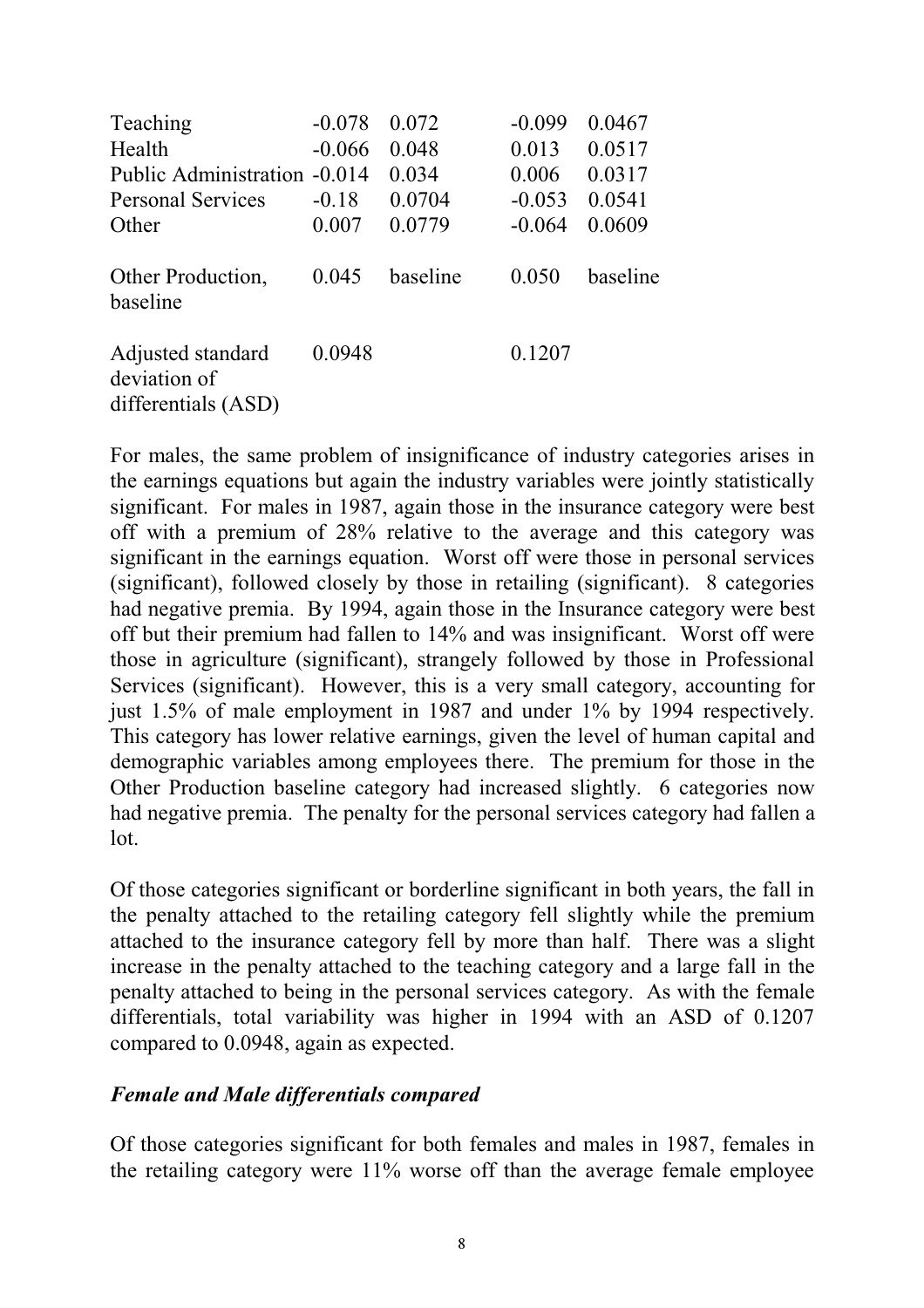while males in this category were  $16\%$  worse off than the average male. The relative penalty attached to the public administration category was higher for females than males at 4% versus 1.5%. Females in the personal services category were 30% worse off than the average female employee while males in this category experienced a relative penalty of almost 20%. The relative premium attached to the baseline of Other Production was much higher for females than males at 11% compared to 4.5%.

In 1994, the relative penalty attached to the retailing category was slightly lower for females and males. In Insurance, females had a slightly higher relative premia. In Personal Services, females were almost four times more worse off than males and were almost twice as worse off in the 'Other' category. Females had a slight relative advantage in the Other Production baseline category.

In both years, the male earnings differentials showed greater variability than the female differentials. This is not surprising given the greater within group inequality for men noted in O'Donnell (1998).

## Pooling females and males

Given the problems of insignificance, we pooled the male and female samples and included a dummy for females in the earnings equations, the results of which can be seen in Table A5. The resulting industry differentials are in Table 3 below.

|      | Table 3: Industry Differentials for males and females together, 1987 and |  |  |  |  |
|------|--------------------------------------------------------------------------|--|--|--|--|
| 1994 |                                                                          |  |  |  |  |

| <b>Industry Category</b>     | 1987     | <b>Unadjusted 1994</b> |          | <b>Unadjusted</b> |
|------------------------------|----------|------------------------|----------|-------------------|
|                              |          | OLS s.e.               |          | OLS s.e.          |
| Agri.                        | $-0.090$ | 0.0710                 | $-0.306$ | 0.0633            |
| Building and                 | $-0.072$ | 0.0509                 | 0.013    | 0.0324            |
| Construction                 |          |                        |          |                   |
| Wholesaling                  | $-0.018$ | 0.0588                 | 0.024    | 0.0302            |
| Retailing                    | $-0.180$ | 0.0453                 | $-0.154$ | 0.0381            |
| Insurance                    | 0.237    | 0.0451                 | 0.163    | 0.0357            |
| Transport                    | 0.027    | 0.0285                 | 0.093    | 0.0261            |
| <b>Professional Services</b> | $-0.015$ | 0.0847                 | $-0.192$ | 0.1057            |
| Teaching                     | $-0.063$ | 0.0573                 | $-0.049$ | 0.0354            |
| Health                       | $-0.011$ | 0.0379                 | 0.027    | 0.0334            |
| <b>Public Administration</b> | $-0.026$ | 0.0305                 | 0.006    | 0.0292            |
| <b>Personal Services</b>     | 0.027    | 0.0596                 | $-0.128$ | 0.0421            |
| Other                        | $-0.048$ | 0.0708                 | $-0.086$ | 0.0411            |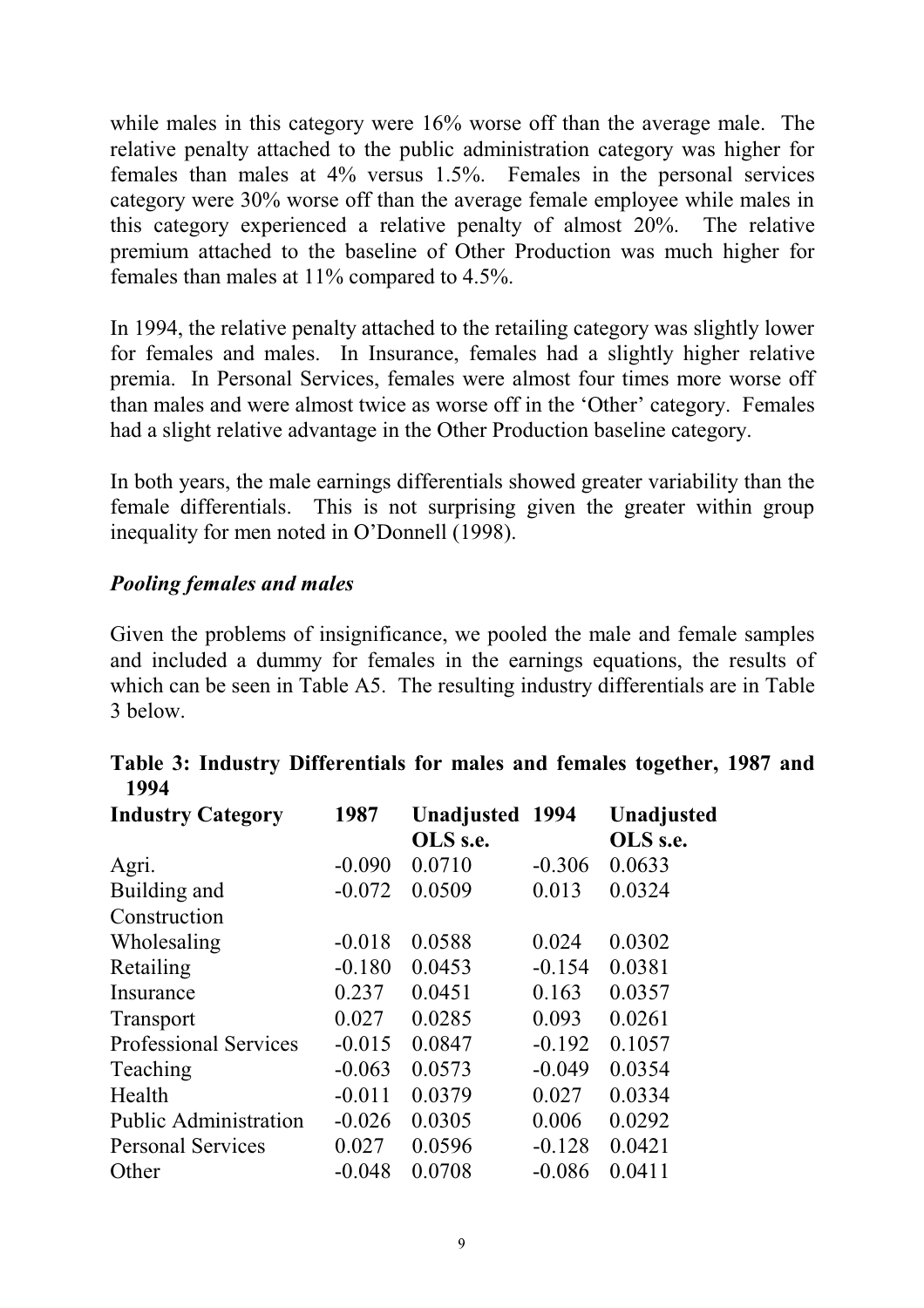| Other Production,   | 0.059  | baseline | 0.061  | baseline |
|---------------------|--------|----------|--------|----------|
| baseline            |        |          |        |          |
| Adjusted standard   | 0.0803 |          | 0.1204 |          |
| deviation of        |        |          |        |          |
| differentials (ASD) |        |          |        |          |

Pooling males and females, in 1987, employees in the insurance category were best off in both years and this category was significant in both earnings equations. The premium for this category was almost 24% in 1987 and had fallen to 16% in 1994. The worst off category in 1987 was retailing (significant) and in 1994, agriculture (significant) which had worsened drastically since 1987. The penalty to retailing had fallen slightly by 1994. 9 categories had negative premia in 1987 and 6 in 1994. The premium for the baseline category of Other Production was more or less constant between the two years. An F-test that the industry coefficients in the pooled earnings equation equaled zero was rejected.

For those categories significant or borderline significant in both years, the penalty for the agriculture category relative to the average had increased massively from 9% to 30%. The relative penalty for the retailing category had fallen slightly from 18% to 15%. For the insurance category, the relative premium had fallen from 26% by ten percentage points to 16%. In teaching, the relative penalty had fallen from 6% to 5% while in public administration, a 2.5% penalty had become a 0.6% premium. There was little change in the Other Production baseline. As with females and males, separately, there was greater variability in 1994 than in 1987, as would have been expected.

### Stability over time

The industry differentials do not appear highly correlated over time. The correlation coefficient between the female differentials in the 2 years is 0.516, between the male 0.437 and for the sample as a whole 0.654. The fact that many of the industry coefficients in the earnings equations are individually insignificant and change a lot between the two years will impact on the level of stability. Also, the significance of the correlation coefficient is sensitive to the number of industry categories, in this case just 13. The statistical significance of the correlation coefficients are tested as per Kendall and Stuart (1977) (See Zanchi, 1997)<sup>1</sup>. The t-transformation for the female sample is 1.9979 and for

<sup>&</sup>lt;sup>1</sup> In testing the null hypothesis that the population correlation coefficient  $\rho = 0$ , the sample correlation coefficient can be reduced to a Student's t-distribution. We test the null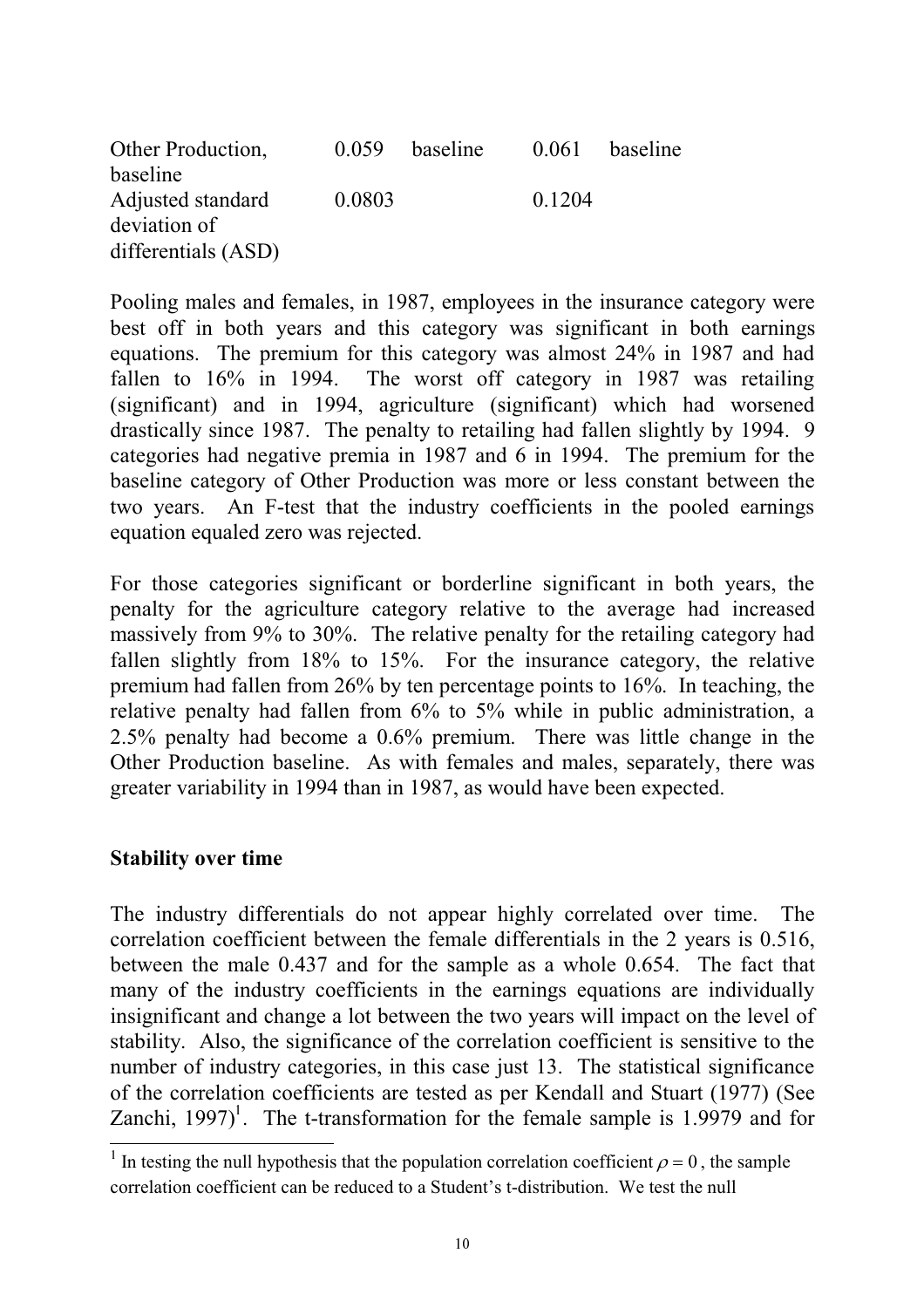the male sample 1.6114, compared to the 1% critical value of 2.718. Thus, for the male and female samples separately, we can not reject the null hypothesis that the correlation coefficient equals zero.

But even for the pooled sample, where the majority of the industry coefficients in each year are significant, the correlation coefficient is not terribly high at 0.654. With a t-transformation value of 2.8672, this is significant at a 1% level. Thus, it is possible that transitory demand factors or short-run labour immobility are relevant factors in explaining these differentials. However, the high number of industry categories relative to the sample size impacts on the significance and stability of the estimated coefficients and thus the significance and stability of the correlations.

## Changes in measures of fit

The importance of industry affiliation can be assessed by looking at the increases in the  $R^2$  when different variables are added to the earnings equations. In this case, we use the human capital and union membership variables as control variables. From Table 4, it is clear that for both men and women in each year, human capital variables are more important as explanations of the earning structure than industry affiliation. The baseline model regressors are a dummy for married, 8 occupational dummies and years out of the labour force and its square. The human capital variables are the 4 educational level dummies, a dummy for apprenticeship and years of experience and its square. The industry categories are the 12 dummies previously used and the union membership dummy is as before.

In 1987, the human capital variables increase the  $\mathbb{R}^2$  by 53.6% for women and for men by a much lower value of 37%. The industry dummies increase the  $\mathbb{R}^2$ by 26% for women and 17% for men. The union membership variable increases the  $\mathbb{R}^2$  by 25% for women and 14% for men. Thus for both men and women, industry affiliation is just slightly more important than union membership in explaining earnings.

In 1994, the importance of the human capital variables have fallen somewhat for both men and women, causing an increase in the  $\mathbb{R}^2$  of 42% for women and 30.5% for men. The importance of the industry dummies falls also, causing a

hypothesis that  $\rho = 0$  against the alternative hypothesis  $\rho > 0$ , i.e., stability of the industry wage structure. The t-transformation is  $t = \{(n-2)r^2 / (1 - r^2)\}^{1/2}$  where r is the sample correlation coefficient and  $n$  the number of industries.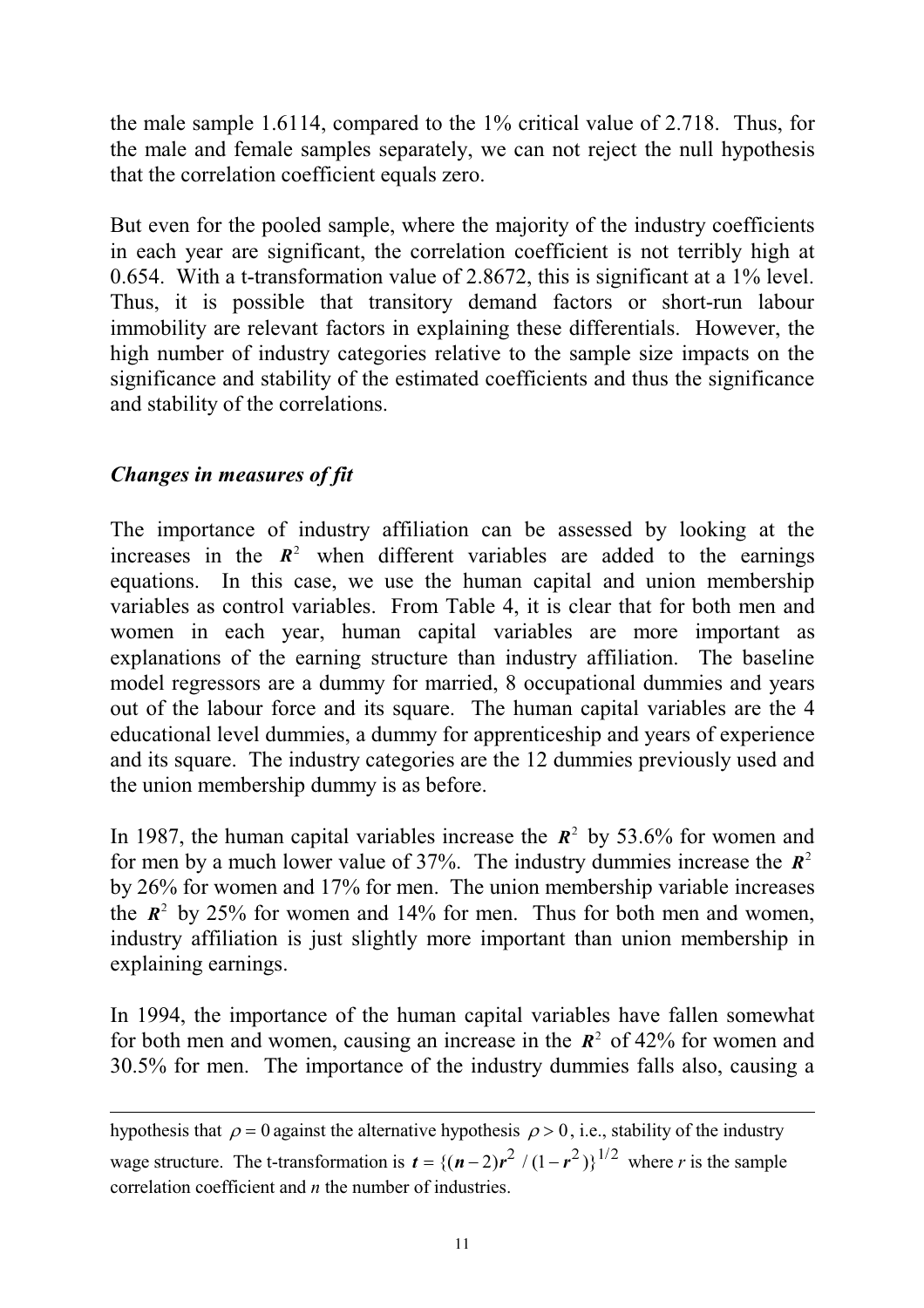16% increase in the  $R^2$  for women and a 7.6% increase for men. The importance of the union membership variable also falls to 14.6% for women and 5% for men. Again, the gap between the union membership and industry dummies is very small. But the industry variables are certainly not trivial in explaining earnings.

It is interesting that each of the three types of variable considered is always more important in explaining earnings for women than for men, suggesting that either unobservables or the occupational and demographic variables are more important for men.

|                                 | 1987    |         | 1994    |         |
|---------------------------------|---------|---------|---------|---------|
|                                 | Women   | Men     | Women   | Men     |
| baseline                        | 0.3302  | 0.3685  | 0.4134  | 0.4586  |
| $\mathbb{R}^2$ with human       | 0.5071  | 0.504   | 0.5867  | 0.5986  |
| capital variables $\frac{6}{6}$ | (53.57) | (36.77) | (41.92) | (30.53) |
| increase)                       |         |         |         |         |
| $\mathbf{R}^2$ with union       | 0.413   | 0.4203  | 0.4741  | 0.4835  |
| variable $\frac{6}{6}$          | (25.07) | (14.05) | (14.68) | (5.43)  |
| increase)                       |         |         |         |         |
| $\mathbf{R}^2$ with industry    | 0.417   | 0.4316  | 0.4789  | 0.4935  |
| dummies $\frac{6}{6}$           | (26.29) | (17.12) | (15.84) | (7.61)  |
| increase)                       |         |         |         |         |

# Table 4: Effect on  $R^2$  of adding human capital and industry variables

The effect on the  $\mathbb{R}^2$  of each of the sets of human capital, union membership and industry variables falls between 1987 and 1994 for both men and women, perhaps suggesting that the role of unobservables becomes more important. Of course, it could be the case that other variables such as the demographic or occupational variables increase in importance between the two years.

### Section 6: Exploring the Causes of Industry Differentials

The industry differentials we have found could be due to differences in unmeasured aspects of labour quality across industries. The effect of alternative degrees of control for human capital is examined in Table 5. If industry differentials are due to observed or unobserved differences in labour quality across industries, there should be a fall in the dispersion of industry earnings once we control for measured human capital.

### Table 5: Alternative degrees of control for human capital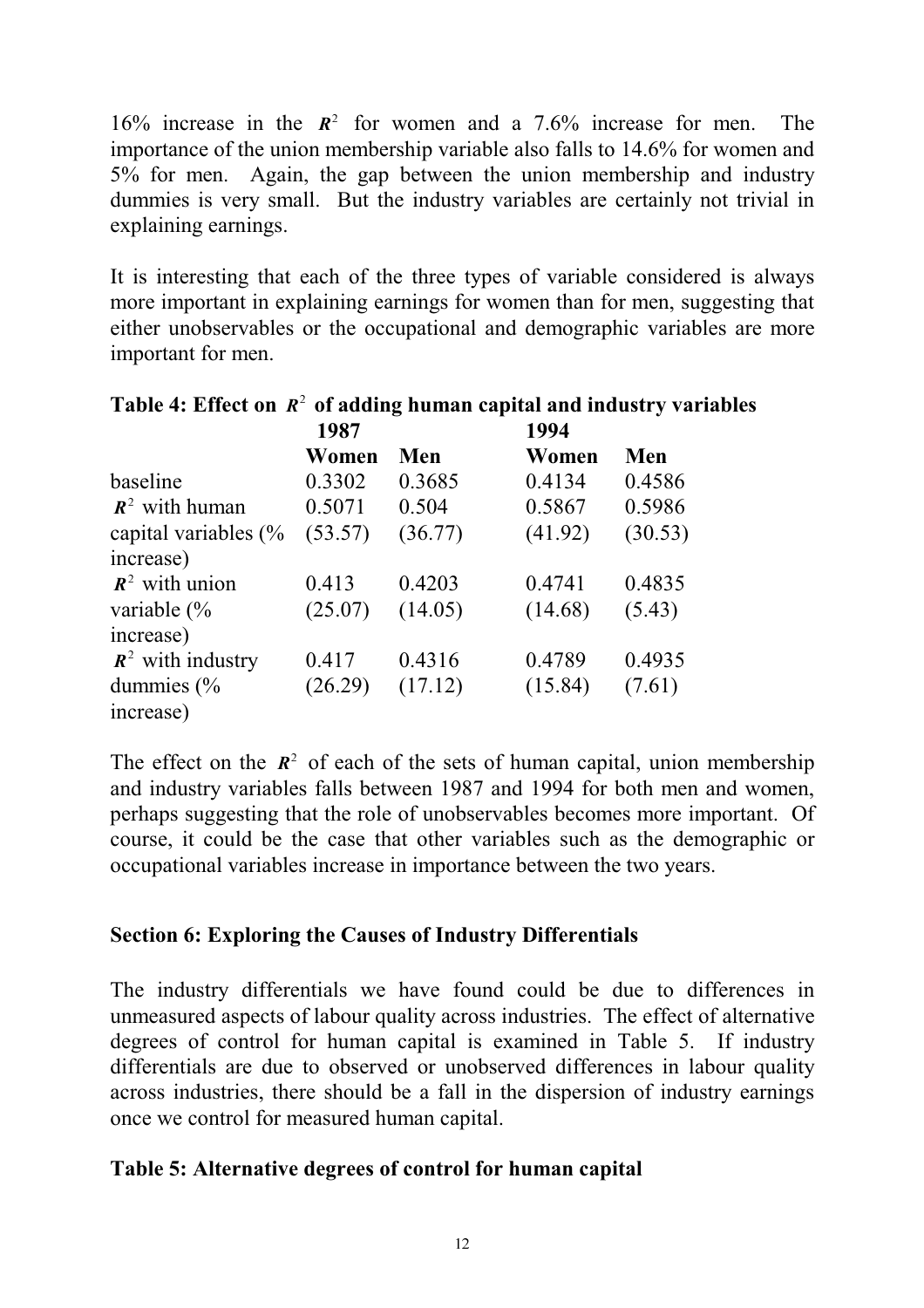|                              | 1987          |                         | 1994   |       |
|------------------------------|---------------|-------------------------|--------|-------|
|                              |               | ASD of industry earning |        |       |
|                              | differentials |                         |        |       |
| Controls                     | Female        | Male                    | Female | Male  |
| $(1)$ none                   | 0.119         | $0.1104$ $0.115$        |        | 0.127 |
|                              |               |                         |        | 5     |
| $(2)$ dummies for 4          | 0.108         | 0.0917 0.112            |        | 0.114 |
| educational levels and       |               |                         |        | 4     |
| apprenticeship               |               |                         |        |       |
| $(3)$ as $(2)$ with years of | 0.073         | 0.0948 0.087            |        | 0.120 |
| experience and its square    |               |                         |        |       |

From Table 5, it is clear that the ASD does fall but not to a very large extent. The biggest fall of almost 40% is for females in 1987. The ASD of the male earning differentials actually increase if controls for experience are added to the earnings equation. Thus, unless differences in unmeasured human capital are much more important than differences in measured education and experience, it is unlikely that these differences in unmeasured human capital are what is causing the industry earnings differentials.

The small sample size limits the extent to which we can test for the causes of industry differentials by comparing differentials by sub-groups. However, we do estimate industry differentials by union and non-union employees to check if the differentials could be the result of varying degrees of union power. We would expect to find less variation in non-union earnings if the differentials resulted from strong unions which could raise their earnings in certain industries without suffering employment losses.

Table 6 shows the ASD of industry differentials by unionised and nonunionised employees. An F-test of the hypothesis that the industry coefficients in the earnings equation were jointly insignificant was rejected.

|  |                     |  | Table 6: Differences in industry differentials by unionised and non- |  |  |
|--|---------------------|--|----------------------------------------------------------------------|--|--|
|  | unionised employees |  |                                                                      |  |  |

| earnings      |  |                                                                                                |  |
|---------------|--|------------------------------------------------------------------------------------------------|--|
| differentials |  |                                                                                                |  |
|               |  |                                                                                                |  |
|               |  |                                                                                                |  |
|               |  |                                                                                                |  |
|               |  |                                                                                                |  |
|               |  | 1987 1994<br>ASD of industry<br>0.1218 0.1069<br>0.1101 0.0829<br>$0.15$ 0.85<br>0.5032 5.3516 |  |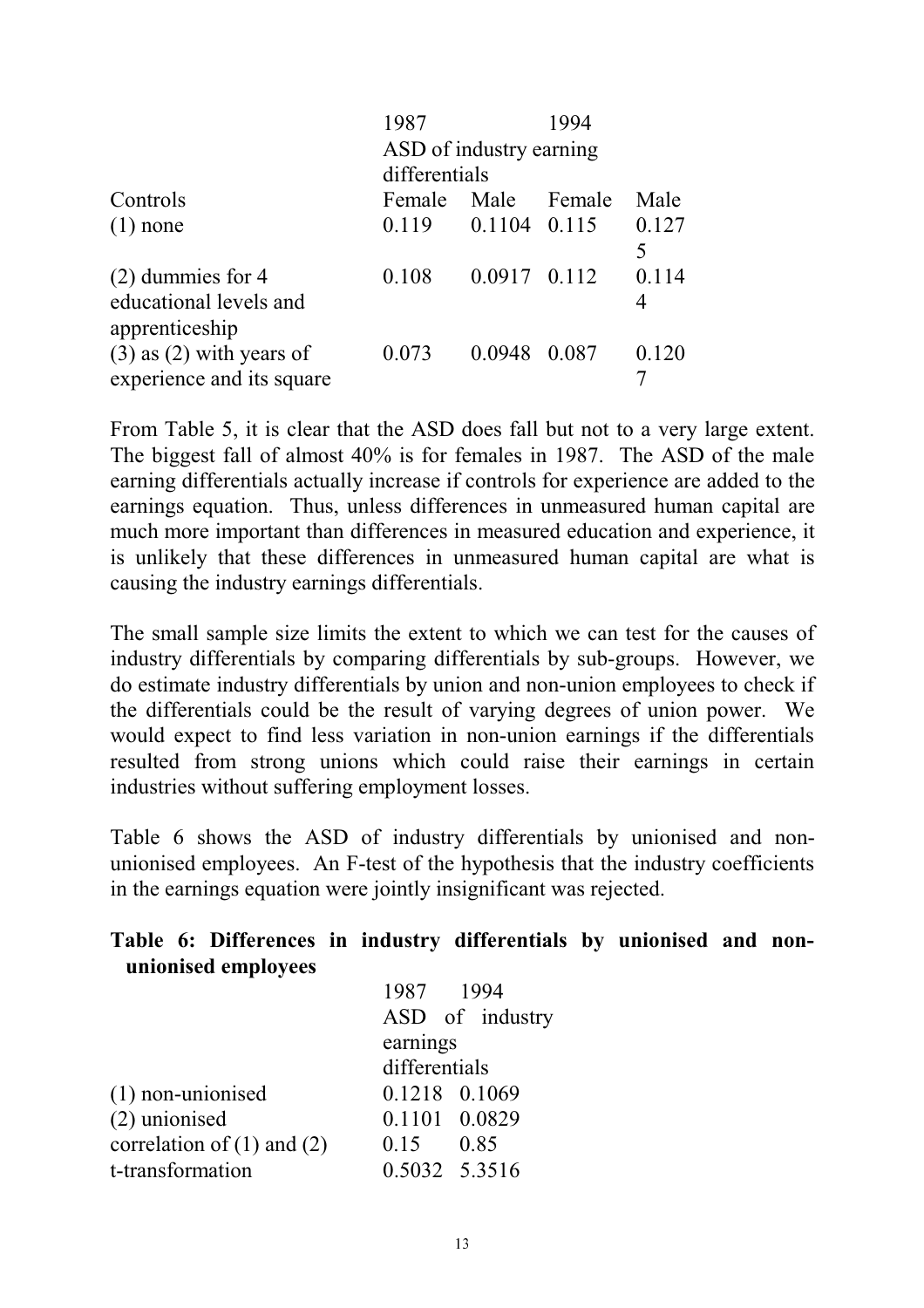reject  $H_0: \rho = 0$  at 1% no significance level no yes

The variation in non-union earnings differentials is actually slightly higher than in unionised earnings differentials in each year and this is what would be expected, given previous studies of union membership. This gives little credence to the union power argument.

The correlation of union and non-union earnings is extremely low in 1987 at 0.15 but increases dramatically to 0.85 by 1994. However, the null hypothesis that the correlation coefficient equals zero can not be rejected in 1987.

Table 7 presents results on industry earning differentials by age, comparing those aged under 30 and those aged 30 plus and Table 8 by years of experience, comparing those with under 20 years of experience and those with 20 plus years. Again, F-tests that the industry coefficients in the earnings equation were jointly zero were rejected.

### Table 7: Differences in industry differentials by age

|                                       | 1987 1994       |
|---------------------------------------|-----------------|
|                                       | ASD of industry |
|                                       | earnings        |
|                                       | differentials   |
| $(1)$ aged under 30                   | 0.1104 0.0473   |
| $(2)$ aged 30 +                       | 0.098 0.1385    |
| correlation of $(1)$ and $(2)$        | $0.503$ 0.694   |
| t-transformation                      | 1.9302 3.1969   |
| at $1\%$ no<br>reject $H_0: \rho = 0$ | yes             |
| significance level                    |                 |

The ASD shows little difference between older and younger workers in 1987 but the correlation coefficient is quite low. By 1994, the dispersion among younger workers is much lower than among older workers and the correlation coefficient has increased to 0.694. Thus, there is some evidence that the age structure or seniority has a part to play in determining industry differentials. However, as in the previous table, we can not reject the null hypothesis that the correlation coefficient equals zero in 1987.

### Table 8: Differences in industry differentials by years of experience

1987 1994 ASD of industry earnings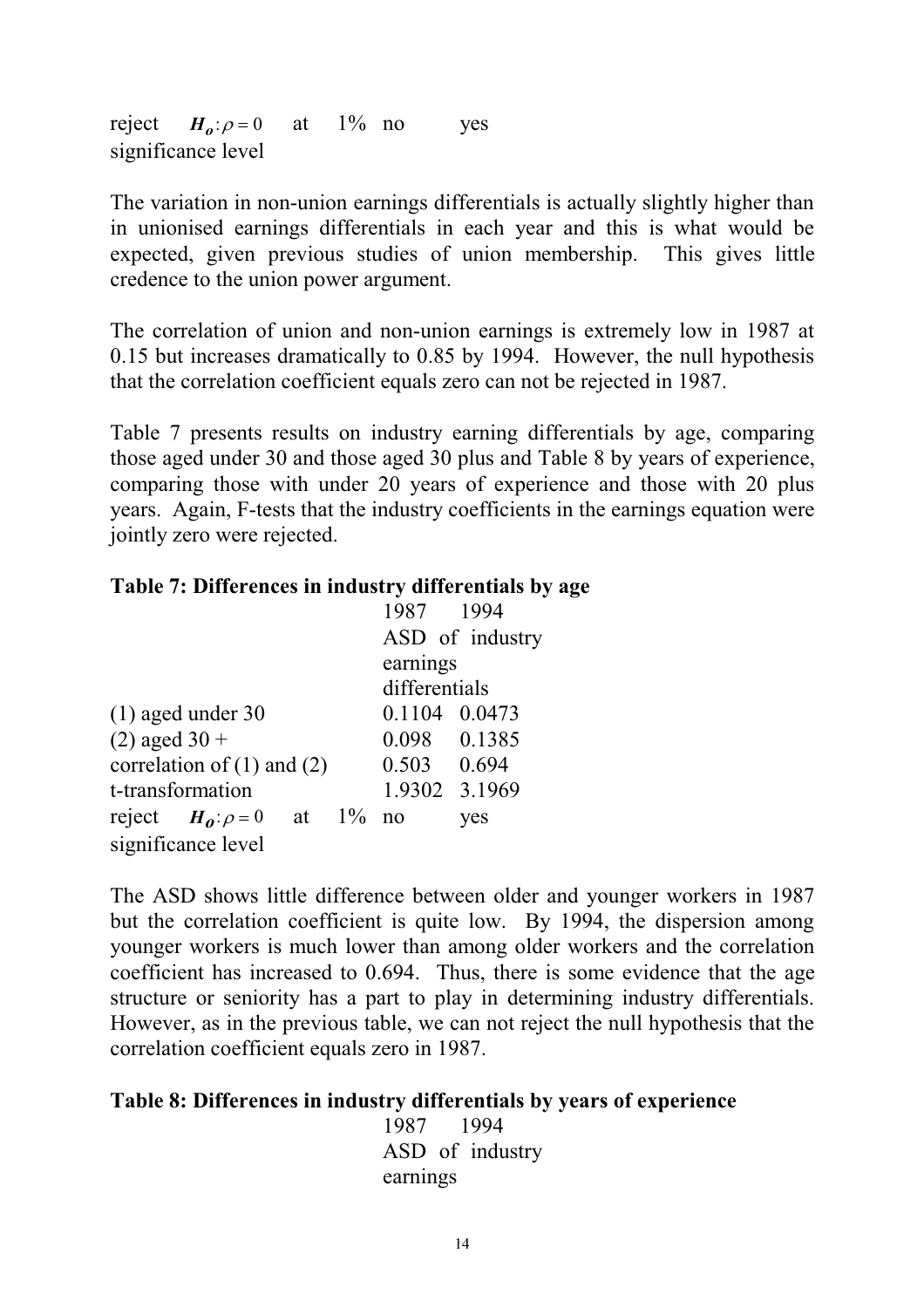|                                                 |                                 |  |  |  | differentials                           |     |  |  |
|-------------------------------------------------|---------------------------------|--|--|--|-----------------------------------------|-----|--|--|
|                                                 |                                 |  |  |  | (1) under 20 years of $0.1015$ $0.1102$ |     |  |  |
|                                                 | experience                      |  |  |  |                                         |     |  |  |
| $(2)$ 20 + years of experience<br>0.1266 0.1223 |                                 |  |  |  |                                         |     |  |  |
|                                                 | correlation of $(1)$ and $(2)$  |  |  |  | 0.5778 0.7305                           |     |  |  |
|                                                 | t-transformation                |  |  |  | 2.3479 3.5477                           |     |  |  |
|                                                 | reject $H_0: \rho = 0$ at 1% no |  |  |  |                                         | yes |  |  |
| significance level                              |                                 |  |  |  |                                         |     |  |  |

The structure of industry differentials by years of experience is remarkably stable. In each year, there is slightly less variation in differentials for workers with less than 20 years of experience. As with the previous two tables, we can not reject the null hypothesis that the correlation coefficient equals zero in 1987.

Thus, in general, we find that the industry earnings structure is quite stable. Exceptions to this fact are the low correlation between union and non-union workers in 1987. By 1994, the correlation is much higher. This can possibly be explained by the introduction of centralised bargaining agreements in 1987, after which point many more employees were covered by negotiated agreements than previously. Another puzzling factor is the very low ASD of workers aged under 30 in 1994. The share of this group in total employment fell between 1987 and 1994 as participation in education increased. The results in Table 7 give some slight evidence that seniority has a role to play in determining industry earnings differentials.

### Table 9: Differences in industry differentials by manual/non-manual occupation

|                                       | 1987 1994        |  |  |  |  |
|---------------------------------------|------------------|--|--|--|--|
|                                       | ASD of Industry  |  |  |  |  |
|                                       | earnings         |  |  |  |  |
|                                       | differentials    |  |  |  |  |
| (1) manual occupations                | 0.1288 0.1731    |  |  |  |  |
| (2) non-manual occupations            | 0.1014 0.1318    |  |  |  |  |
| correlation of $(1)$ and $(2)$        | $0.859 - 0.1456$ |  |  |  |  |
| t-transformation                      | 5.5647 0.4881    |  |  |  |  |
| $1\%$<br>reject $H_0: \rho = 0$<br>at | yes<br>no        |  |  |  |  |
| significance level                    |                  |  |  |  |  |

Table 9 shows differences in industry differentials by manual/non-manual occupation. As the occupational categories were very broadly defined, the distinction between manual and non-manual occupations is likely to be quite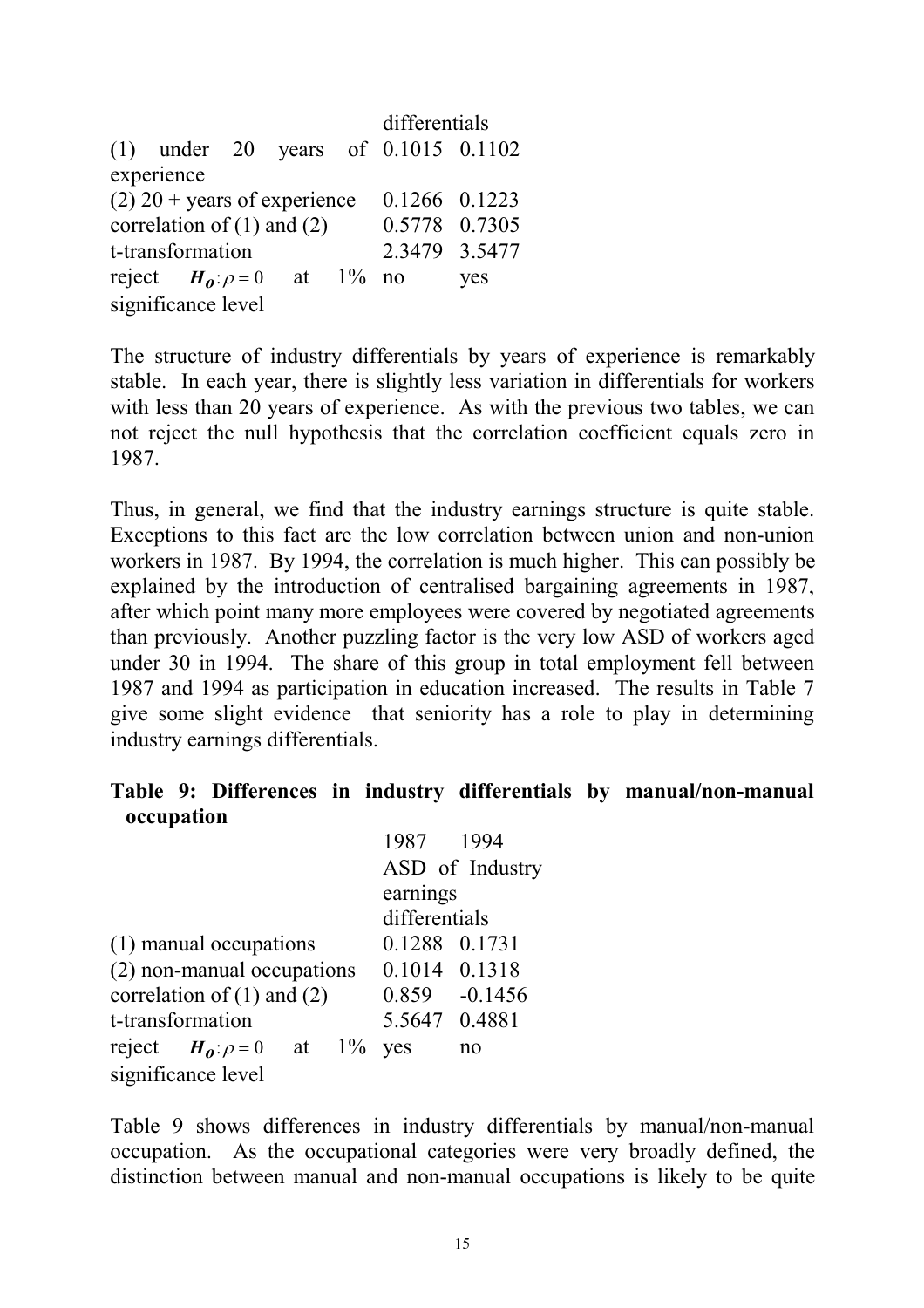inaccurate. The occupational groups of agricultural workers, producers, labourers and unskilled workers and transport and communication workers were defined as manual workers with the remaining categories of defined as nonmanual workers.

In 1987, the variation in manual earnings was slightly higher than in nonmanual earnings and the correlation between the two groups was high at 0.859 and significant. In 1994, again the variation in manual earnings was higher than in non-manual earnings but the correlation between the two groups was now negative and not statistically different from zero. Thus, there seems to have been a huge divergence in the earnings structure of these two groups of workers in the seven year period. By 1994, it is not the case that industries that tend to pay workers in one occupational group above the average tend to pay workers in other occupational groups above the average as well. This is some evidence on favour of an unmeasured labour quality explanation of industry earnings differentials as it is unlikely that workers in different occupations within an industry have the same levels of unmeasured ability. It also gives some strength to arguments based on monitoring as monitoring costs are likely to vary by occupation. However, it is more likely that this instability in the earnings structure in 1994 reflects the impact of the forces for increased earnings inequality described in O'Donnell (1998). This divergence of the manual and non-manual wage structure is consistent with the argument that technology change has increased the productivity of more skilled workers.

### Section 7: Conclusions

Pooling males and females, employees in the Insurance category were best off in each year but the relative premium in this category fell from 26% to 16% in the seven year period. Worst off were those in the retailing category in 1987 and in agriculture in 1994. The penalty to the agriculture category increased dramatically between 1987 and 1994. For the sample as a whole, the correlation coefficient between the industry differentials over the two years of data was 0.654, not terribly high. Thus, transitory demand shocks or short-run labour immobility may be relevant factors in explaining these differentials. The instability of the estimated coefficients may be evidence against the compensating differentials hypothesis as, over a seven year period, sharp changes in working conditions which would warrant changing returns are unlikely. But, as stated previously, the high number of industry categories relative to the sample size impacts on the significance and stability of the estimated coefficients and thus on that of the correlations.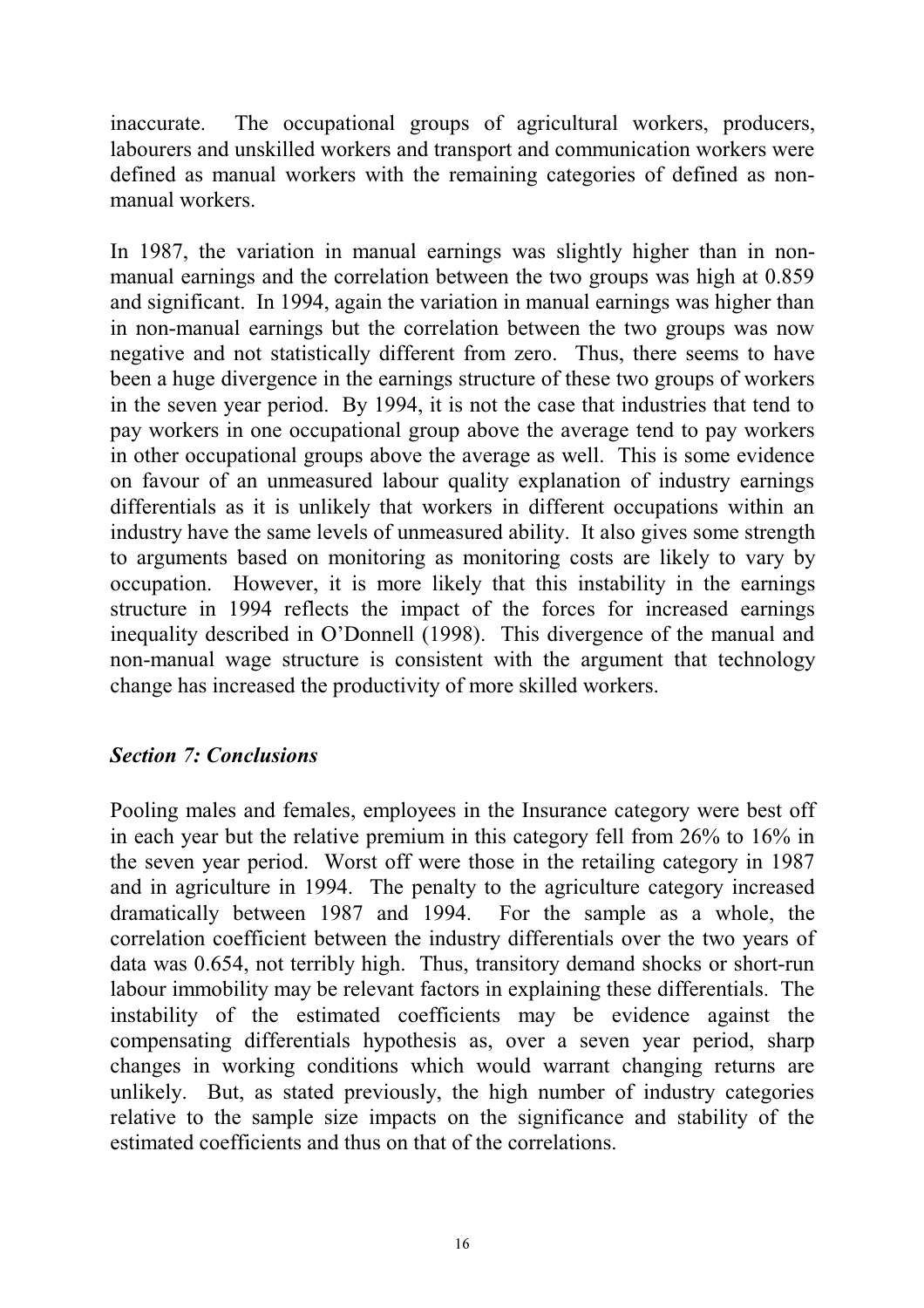Human capital variables are a stronger explanation of earnings than industry variables which in turn are marginally stronger than union membership. In testing for the causes of industry earnings differentials, we find that neither unmeasured human capital nor union power seem to be the answer. However, there is some evidence that the wage structure or seniority has a role to play. The correlation between union and non-union earnings increases dramatically between 1987 and 1994. This could be explained by the introduction of centralised bargaining agreements in 1987 after which point many more employees were covered by negotiated agreements than previously. When considering earnings differentials by manual/non-manual groups, we find that the earnings structure for these 2 groups seems to have diverged significantly between 1987 and 1994.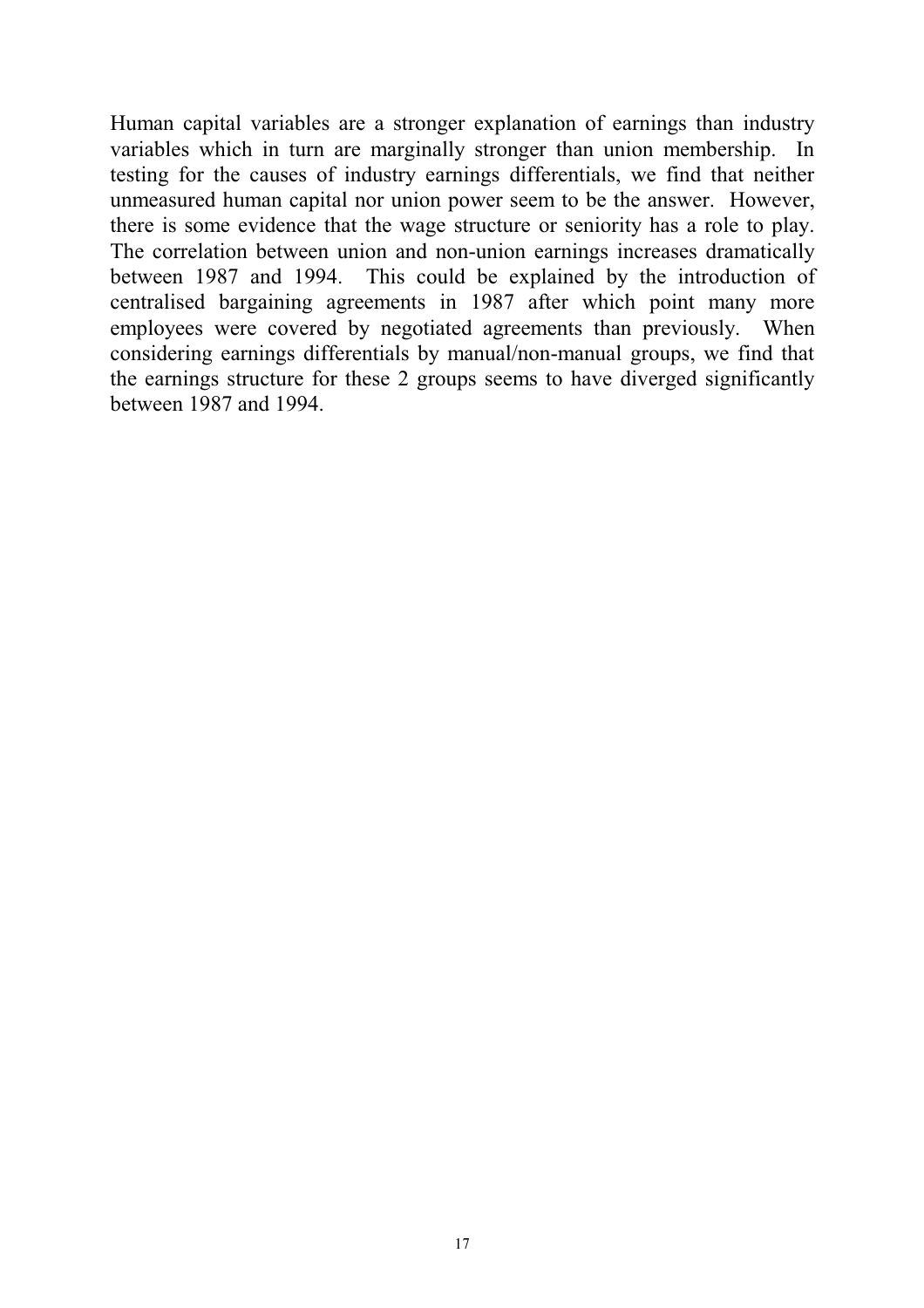### References

Callan, T., Nolan, B., Whelan, B.J. and Hannan, D.F. with Creighton, S. (1989) Poverty, Income and Welfare in Ireland, General Research Series No. 146, Dublin, The Economic and Social Research Institute.

Callan, T. and Nolan, B. (Ed.s) (1994) Poverty and Policy in Ireland, Dublin: Gill and Macmillan.

Callan, T., Nolan, B., Whelan, B.J., Whelan, C.T. and Williams, J. (1996) Poverty in the 1990s: Evidence From the Living in Ireland Survey, Dublin: Oak Tree Press.

Kendall, M. and Stuart, A. (1977) The Advanced Theory of Statistics, (Vol. 1), Distribution Theory, 4th edition, Griffin, London.

Lindbeck, A. and Snower, D.J. (1986) "Efficiency Wages Versus Insiders and Outsiders," Discussion Paper No. 133, Centre for Economic Policy Research, September 1986.

O'Donnell, N (1998) "Why Did Earnings Inequality Increase in Ireland: 1987 -1994?, Working Paper ECO No. 98/17, Economics Department, European University Institute, Florence.

Rosen, S. (1986) "The Theory of Equalising Differences," in The Handbook of Labour Economics, Ed.s Ashenfelter, O. and Layard, R., Amsterdam: North-Holland, Vol. 2, pp. 641-92.

Zanchi, L. (1997) Inter-Industry Wage Differentials: International Evidence from Micro Data, Ph.D. dissertation, European University Institute, Florence.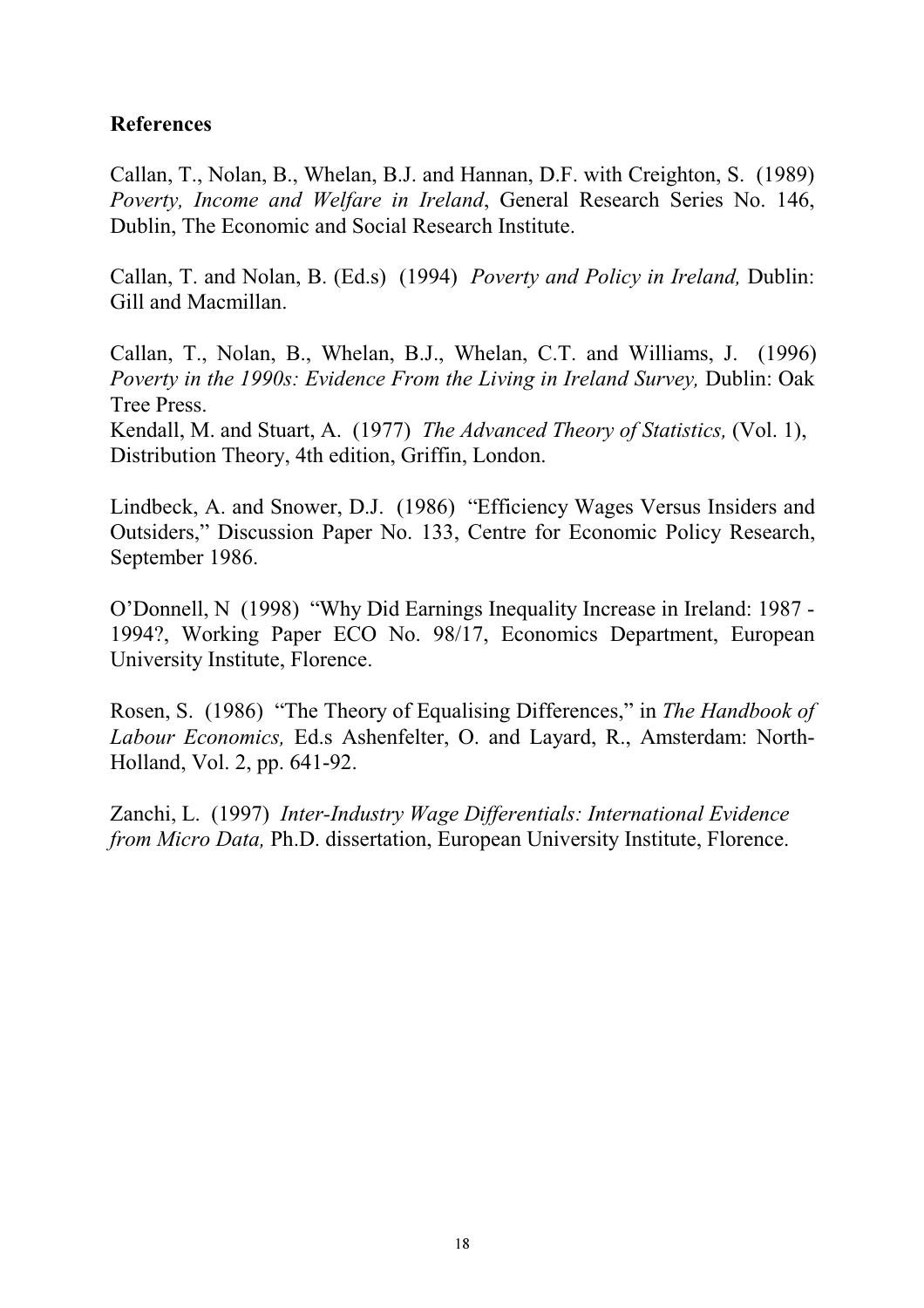## Appendix: Results of Earnings Equations

| 1987                      |             |                             |          | 1994        |                                     |          |
|---------------------------|-------------|-----------------------------|----------|-------------|-------------------------------------|----------|
| N                         | 600         |                             |          | 976         |                                     |          |
| $R^2$                     | 0.4333      |                             |          | 0.4775      |                                     |          |
| Variable                  | Coefficient | Robust<br>Standard<br>Error | t-ratio  | Coefficient | <b>R</b> obust<br>Standard<br>Error | t-ratio  |
| Married                   | 0.01777     | 0.0433                      | 0.410    | 0.0816      | 0.0315                              | 2.59     |
| Years out of labour force | $-0.02588$  | 0.011                       | $-2.356$ | $-0.0309$   | 0.0071                              | $-4.361$ |
| Years out squared         | 0.0006      | 0.0005                      | 1.162    | 0.0009      | 0.0003                              | 3.354    |
| Years of Experience       | 0.0769      | 0.0092                      | 8.341    | 0.0645      | 0.0051                              | 12.485   |
| Experience squared        | $-0.0014$   | 0.0003                      | $-5.138$ | $-0.0012$   | 0.0001                              | $-7.517$ |
| Education                 |             |                             |          |             |                                     |          |
| Some secondary            | 0.1042      | 0.0627                      | 1.661    | 0.0329      | 0.0677                              | 0.486    |
| Secondary                 | 0.3922      | 0.0537                      | 7.305    | 0.2532      | 0.0585                              | 4.323    |
| Diploma                   | 0.5733      | 0.0733                      | 7.818    | 0.3481      | 0.0627                              | 5.546    |
| University                | 0.8089      | 0.079                       | 10.232   | 0.7606      | 0.0659                              | 11.54    |
| Apprenticeship            | $-0.1593$   | 0.0776                      | $-2.051$ | 0.0647      | 0.0804                              | 0.805    |
| Constant                  | 0.4578      | 0.068                       | 6.732    | 4.355       | 0.0594                              | 73.33    |

# Table A1: Human capital model, females

## Table A2: Human capital model, Males

| 1987                      |             |                                           |          | 1994        |                                           |          |
|---------------------------|-------------|-------------------------------------------|----------|-------------|-------------------------------------------|----------|
| N                         | 1182        |                                           |          | 1792        |                                           |          |
| $\mathbf{R}^2$            | 0.4799      |                                           |          | 0.5427      |                                           |          |
| Variable                  | Coefficient | <b>Robust</b><br><b>Standard</b><br>Error | t-ratio  | Coefficient | <b>Robust</b><br><b>Standard</b><br>Error | t-ratio  |
| Married                   | 0.199       | 0.0336                                    | 5.923    | 0.2262      | 0.0312                                    | 7.237    |
| Years out of labour force | $-0.0572$   | 0.0121                                    | $-4.72$  | $-0.0384$   | 0.0103                                    | $-3.702$ |
| Years out squared         | 0.0021      | 0.0006                                    | 3.459    | 0.0019      | 0.0004                                    | 5.076    |
| Years of Experience       | 0.0464      | 0.0041                                    | 11.235   | 0.0542      | 0.0035                                    | 15.395   |
| Experience squared        | $-0.0007$   | 0.0001                                    | $-8.456$ | $-0.0008$   | 0.0001                                    | -11.254  |
| Education                 |             |                                           |          |             |                                           |          |
| Some secondary            | 0.1659      | 0.0323                                    | 5.139    | 0.1749      | 0.0286                                    | 6.103    |
| Secondary                 | 0.3996      | 0.0353                                    | 11.315   | 0.3732      | 0.031                                     | 12.013   |
| Diploma                   | 0.5102      | 0.0472                                    | 10.81    | 0.5005      | 0.0463                                    | 10.816   |
| University                | 0.7794      | 0.0521                                    | 14.94    | 0.8381      | 0.0373                                    | 22.458   |
| Apprenticeship            | $-0.0252$   | 0.0244                                    | $-1.031$ | 0.0684      | 0.0289                                    | 2.367    |
| Constant                  | 0.671       | 0.0477                                    | 14.07    | 4.357       | 0.0365                                    | 119.2    |

## Table A3: Occupational Model, Females

| 1987     |                    |  | 1994                       |         |
|----------|--------------------|--|----------------------------|---------|
| N        | 600                |  | 976                        |         |
| $R^2$    | 0.5846             |  | 0.6401                     |         |
| Variable | Coefficient Robust |  | t-ratio Coefficient Robust | t-ratio |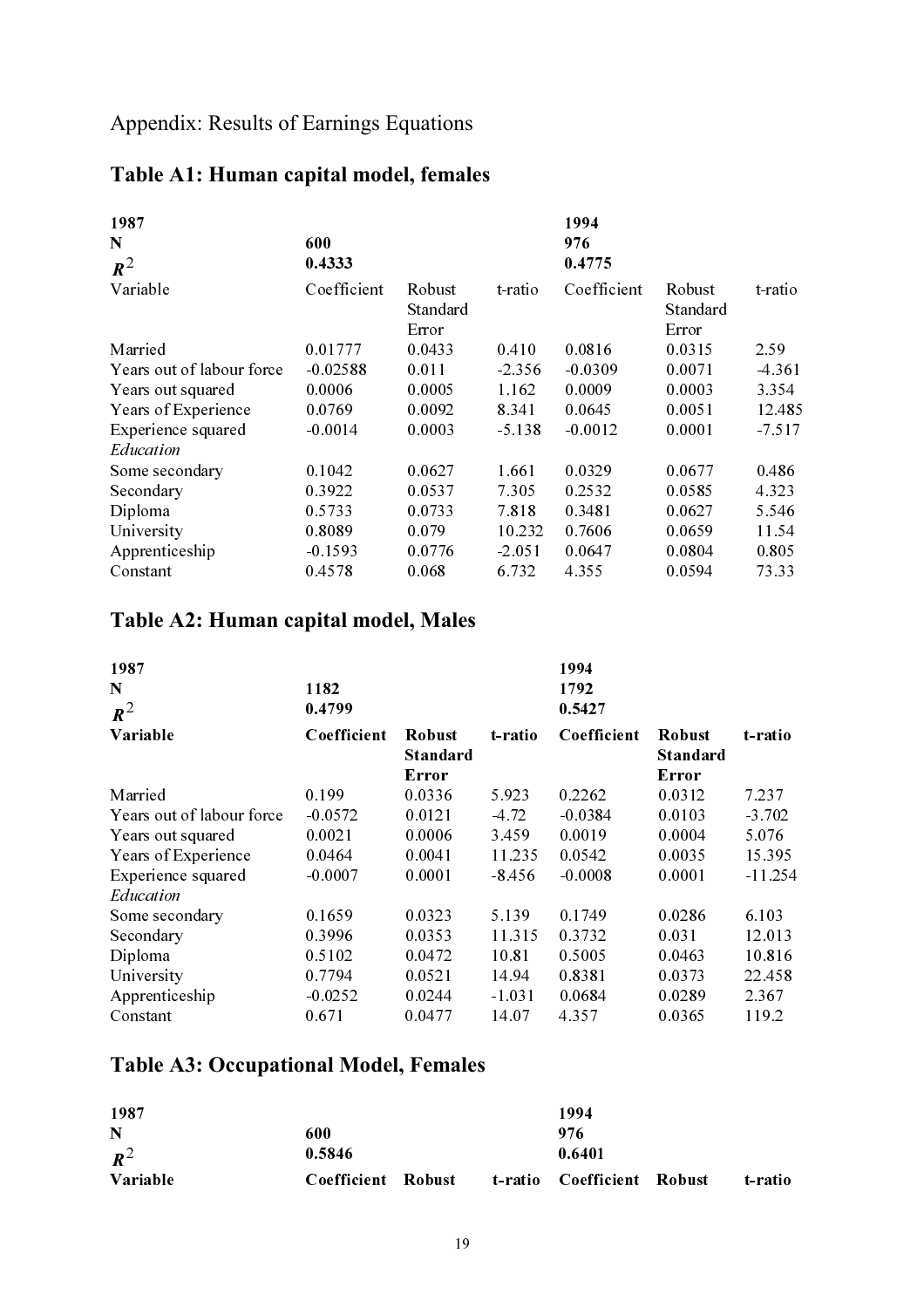|                                 |           | <b>Standard</b> |          |                  | <b>Standard</b>    |          |
|---------------------------------|-----------|-----------------|----------|------------------|--------------------|----------|
|                                 |           | Error           |          |                  | Error              |          |
| Married                         | $-0.0003$ | 0.0375          | $-0.007$ | 0.0427           | 0'.027             | 1.577    |
| Years out of labour force       | $-0.0105$ | 0.00980         | $-1.069$ | $-0.0267$        | 0.0057             | $-4.695$ |
| Years out squared               | $-0.0001$ | 0.0004          | $-0.059$ | 0.0008           | 0.0002             | 3.802    |
| Years of Experience             | 0.0579    | 0.007           | 8.230    | 0.0482           | 0.0048             | 10.059   |
| Experience squared              | $-0.0011$ | 0.0002          | $-5.656$ | $-0.0009$        | 0.0001             | $-6.693$ |
| Education                       |           |                 |          |                  |                    |          |
| Some secondary                  | 0.0782    | 0.0526          | 1.487    | $-0.0128$        | 0.0495             | $-0.258$ |
| Secondary                       | 0.2221    | 0.0516          | 4.301    | 0.0986           | 0.0471             | 2.094    |
| Diploma                         | 0.2996    | 0.0714          | 4.197    | 0.1823           | 0.0554             | 3.289    |
| University                      | 0.4821    | 0.0944          | 5.107    | 0.44             | 0.0621             | 7.079    |
| Apprenticeship                  | 0.0125    | 0.0745          | 0.168    | 0.1311           | 0.0536             | 2.444    |
| Agri.                           | $-0.1318$ | 0.0671          | $-1.965$ | $-0.0702$        | 0.048              | $-1.463$ |
| Building & Construction         | $-0.3417$ | 0.2515          | $-1.359$ | 0.1316           | 0.1244             | 1.058    |
| Wholesaling                     | $-0.1111$ | 0.0925          | $-1.201$ | $-0.0355$        | 0.0503             | $-0.707$ |
| Retailing                       | $-0.2245$ | 0.10005         | $-2.243$ | $-0.1871$        | 0.0615             | $-3.044$ |
| Insurance                       | 0.0795    | 0.0699          | 1.137    | 0.1037           | 0.055              | 1.883    |
| Transport                       | $-0.0981$ | 0.0766          | $-1.281$ | $-0.0026$        | 0.063              | $-0.042$ |
| Professional Services           | $-0.1344$ | 0.1162          | $-1.157$ | $-0.1157$        | 0.0887             | $-1.305$ |
| Teaching                        | $-0.0997$ | 0.0935          | $-1.067$ | $-0.0273$        | 0.0578             | $-0.474$ |
| Health                          | $-0.0685$ | 0.064           | $-1.070$ | $-0.0088$        | 0.0506             | $-0.175$ |
| Public Admin.                   | $-0.1552$ | 0.0643          | $-2.414$ | $-0.0867$        | 0.057              | $-1.521$ |
| Personal Services               | $-0.4029$ | 0.0935          | $-4.309$ | $-0.2434$        | 0.0623             | $-3.903$ |
| Other                           | $-0.2746$ | 0.1498          | $-1.832$ | $-0.1771$        | 0.0535             | $-3.307$ |
| Agri. workers                   | no obs.   |                 |          | $-1.932$         | 0.682              | $-2.834$ |
| Labourers                       | 0.0921    | 0.1401          | 0.657    | 0.0776           | 0.0701             | 1.107    |
| Transport &                     | 0.0842    | 0.0665          | 1.266    | 0.0836           | 0.0675             | 1.237    |
| <b>Communication Workers</b>    |           |                 |          |                  |                    |          |
| Clerical                        | 0.2167    | 0.0582          | 3.726    | 0.1362           | 0.0481             | 2.832    |
| Commerce, Insurance &           | $-0.0071$ | 0.1152          | $-0.062$ | $-0.0075$        | 0.0632             | $-0.118$ |
| Finance                         |           |                 |          |                  |                    |          |
| Service Workers                 | 0.01      | 0.0756          | 0.132    | $-0.0383$        | 0.052              | $-0.736$ |
| Professional Workers            | 0.3286    | 0.0739          | 4.446    | 0.3097           | 0.0538             | 5.76     |
| Others                          | 0.3908    | 0.1113          | 3.511    | 0.5163           | 0.0842             | 6.13     |
| Union member                    | 0.2030    | 0.0361          | 5.627    | 0.1724           | 0.0244             | 7.057    |
| constant                        | 0.5645    | 0.0638          | 8.850    | 4.51             | 0.0575             | 78.397   |
| F-test on industry coefficients |           |                 |          |                  |                    |          |
| $F(12,569)=3.53$                |           |                 |          | $F(12,944)=5.17$ |                    |          |
| Prob $\geq$ F=0.00              |           |                 |          |                  | Prob $\geq$ F=0.00 |          |

# Table A4: Occupational Model, Males

| 1987                      |             |                                           |          | 1994        |                                           |          |
|---------------------------|-------------|-------------------------------------------|----------|-------------|-------------------------------------------|----------|
| $\mathbf N$               | 1182        |                                           |          | 1792        |                                           |          |
| $R^2$                     | 0.5673      |                                           |          | 0.631       |                                           |          |
| Variable                  | Coefficient | <b>Robust</b><br><b>Standard</b><br>Error | t-ratio  | Coefficient | <b>Robust</b><br><b>Standard</b><br>Error | t-ratio  |
| Married                   | 0.1514      | 0.0296                                    | 5.109    | 0.1909      | 0.0259                                    | 7.361    |
| Years out of labour force | $-0.0471$   | 0.0109                                    | $-4.325$ | $-0.0283$   | 0.0088                                    | $-3.195$ |
| Years out squared         | 0.0018      | 0.0005                                    | 3.366    | 0.0014      | 0.0004                                    | 3.639    |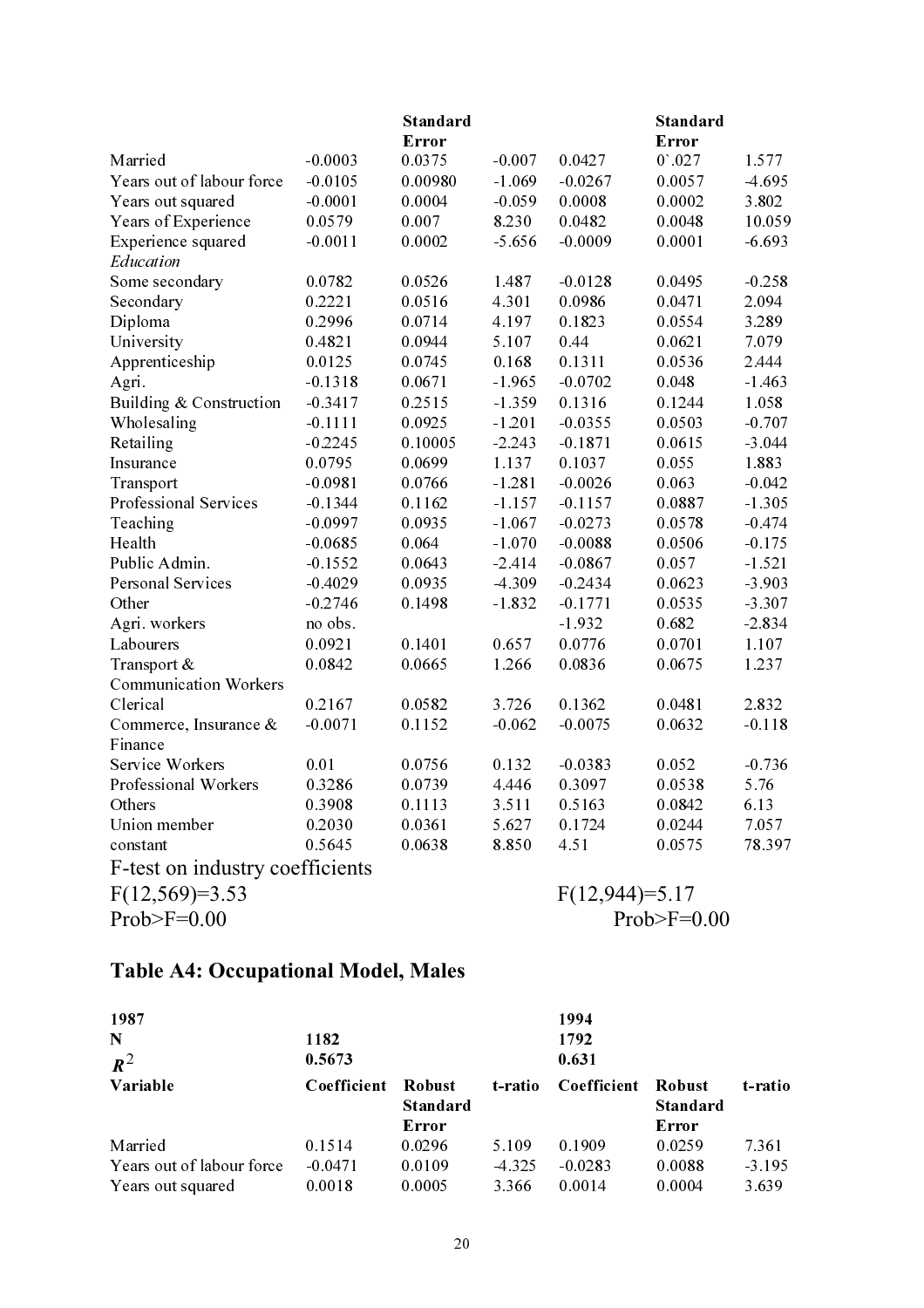| Years of Experience             | 0.0398    | 0.0038 | 10.469   | 0.0447            | 0.0031        | 14.313    |
|---------------------------------|-----------|--------|----------|-------------------|---------------|-----------|
| Experience squared              | $-0.0006$ | 0.0001 | $-8.116$ | $-0.0007$         | 0.0001        | $-10.509$ |
| Education                       |           |        |          |                   |               |           |
| Some secondary                  | 0.1335    | 0.0284 | 4.692    | 0.1271            | 0.0265        | 4.787     |
| Secondary                       | 0.2822    | 0.0321 | 8.774    | 0.2708            | 0.0297        | 9.113     |
| Diploma                         | 0.3866    | 0.0457 | 8.462    | 0.3638            | 0.0442        | 8.231     |
| University                      | 0.5941    | 0.0637 | 9.322    | 0.6574            | 0.0418        | 15.706    |
| Apprenticeship                  | 0.0053    | 0.0262 | 0.202    | 0.0749            | 0.0282        | 2.656     |
| Agri.                           | $-0.1134$ | 0.0764 | $-1.484$ | $-0.3668$         | 0.0642        | $-5.707$  |
| Building & Construction         | $-0.0964$ | 0.053  | $-1.82$  | $-0.0507$         | 0.0334        | $-1.516$  |
| Wholesaling                     | $-0.074$  | 0.0711 | $-1.041$ | $-0.0312$         | 0.0349        | $-0.895$  |
| Retailing                       | $-0.2088$ | 0.0507 | $-4.119$ | $-0.1967$         | 0.0483        | $-4.071$  |
| Insurance                       | 0.2386    | 0.0614 | 3.888    | 0.0883            | 0.0499        | 1.769     |
| Transport                       | $-0.0092$ | 0.0304 | $-0.303$ | 0.0471            | 0.0294        | 1.602     |
| Professional Services           | 0.0012    | 0.1252 | 0.01     | $-0.3311$         | 0.1487        | $-2.227$  |
| Teaching                        | $-0.1231$ | 0.072  | $-1.711$ | $-0.1488$         | 0.0467        | $-3.187$  |
| Health                          | $-0.1114$ | 0.048  | $-2.319$ | $-0.0371$         | 0.0517        | $-0.717$  |
| Public Admin.                   | $-0.0585$ | 0.034  | $-1.718$ | $-0.0437$         | 0.0317        | $-1.38$   |
| Personal Services               | $-0.2251$ | 0.0704 | $-3.198$ | $-0.1028$         | 0.0541        | $-1.898$  |
| Other                           | $-0.0383$ | 0.0779 | $-0.492$ | $-0.1145$         | 0.0609        | $-1.879$  |
| Agri. workers                   | $-0.0894$ | 0.0693 | $-1.29$  | $-0.136$          | 0.0745        | $-1.825$  |
| Labourers                       | $-0.1013$ | 0.0437 | $-2.316$ | $-0.0991$         | 0.0333        | $-2.971$  |
| Transport &                     | $-0.0687$ | 0.0342 | $-2.011$ | $-0.0873$         | 0.031         | $-2.811$  |
| <b>Communication Workers</b>    |           |        |          |                   |               |           |
| Clerical                        | 0.0702    | 0.0478 | 1.467    | 0.0325            | 0.0361        | 0.900     |
| Commerce, Insurance &           | 0.117     | 0.0558 | 2.096    | 0.0109            | 0.0406        | 0.269     |
| Finance                         |           |        |          |                   |               |           |
| Service Workers                 | 0.0797    | 0.044  | 1.813    | 0.0139            | 0.0403        | 0.344     |
| Professional Workers            | 0.2215    | 0.0525 | 4.219    | 0.196             | 0.0415        | 4.73      |
| Others                          | 0.2359    | 0.048  | 4.928    | 0.2984            | 0.0352        | 8.463     |
| Union member                    | 0.1675    | 0.0234 | 7.165    | 0.128             | 0.0194        | 6.585     |
| constant                        | 0.734     | 0.0443 | 16.55    | 4.499             | 0.0376        | 119.50    |
| F-test on industry coefficients |           |        |          |                   |               |           |
| $F(12,1150)=5.11$               |           |        |          | $F(12,1760)=6.88$ |               |           |
| $Prob>F=0.00$                   |           |        |          |                   | $Prob>F=0.00$ |           |

# Table A5: Occupational Model, Males and Females together

| 1987                            |             |                                           |           | 1994        |                                           |           |
|---------------------------------|-------------|-------------------------------------------|-----------|-------------|-------------------------------------------|-----------|
| N                               | 1782        |                                           |           | 2768        |                                           |           |
| $\mathbf{R}^2$                  | 0.5853      |                                           |           | 0.639       |                                           |           |
| Variable                        | Coefficient | <b>Robust</b><br><b>Standard</b><br>Error | t-ratio   | Coefficient | <b>Robust</b><br><b>Standard</b><br>Error | t-ratio   |
| Female                          | $-0.1489$   | 0.0249                                    | $-5.972$  | $-0.1675$   | 0.0198                                    | $-8.449$  |
| Married                         | 0.0916      | 0.0229                                    | 4.000     | 0.1418      | 0.0192                                    | 7.395     |
| Years out of labour force       | $-0.0282$   | 0.007                                     | $-4.003$  | $-0.0297$   | 0.0051                                    | $-5.857$  |
| Years out squared               | 0.0007      | 0.0003                                    | 2.296     | 0.001       | 0.0002                                    | 4.715     |
| Years of Experience             | 0.0463      | 0.0032                                    | 14.427    | 0.0446      | 0.0025                                    | 17.834    |
| Experience squared<br>Education | $-0.0007$   | 0.0001                                    | $-11.127$ | $-0.007$    | 0.0001                                    | $-12.876$ |
| Some secondary                  | 0.1302      | 0.0254                                    | 5.12      | 0.0875      | 0.0246                                    | 3.549     |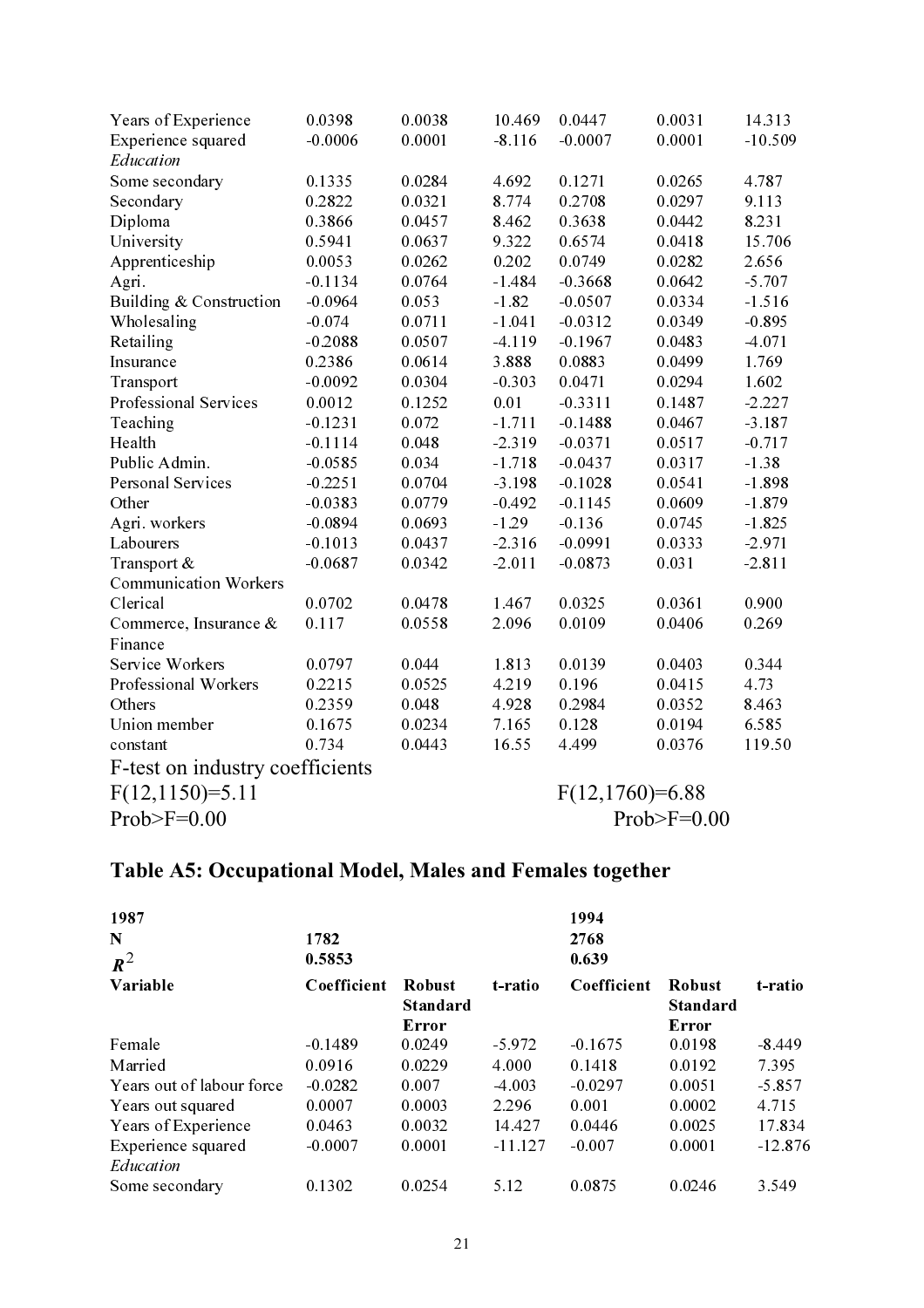| Secondary                       | 0.2800    | 0.0272        | 10.296   | 0.2207            | 0.0253 | 8.699    |
|---------------------------------|-----------|---------------|----------|-------------------|--------|----------|
| Diploma                         | 0.3799    | 0.0384        | 9.876    | 0.3073            | 0.0337 | 9.103    |
| University                      | 0.5716    | 0.053         | 10.79    | 0.5919            | 0.0348 | 16.975   |
| Apprenticeship                  | 0.0108    | 0.0251        | 0.432    | 0.0881            | 0.0259 | 3.402    |
| Agri.                           | $-0.1486$ | 0.0710        | $-2.092$ | $-0.367$          | 0.0633 | $-5.799$ |
| Building & Construction         | $-0.1305$ | 0.0508        | $-2.565$ | $-0.0483$         | 0.0324 | $-1.494$ |
| Wholesaling                     | $-0.0772$ | 0.0588        | $-1.314$ | $-0.0375$         | 0.0302 | $-1.244$ |
| Retailing                       | $-0.2392$ | 0.0453        | $-5.28$  | $-0.2154$         | 0.0381 | $-5.652$ |
| Insurance                       | 0.1776    | 0.045         | 3.942    | 0.1017            | 0.0357 | 2.847    |
| Transport                       | $-0.032$  | 0.0285        | $-1.121$ | 0.0318            | 0.0261 | 1.215    |
| Professional Services           | $-0.0739$ | 0.0847        | $-0.872$ | $-0.253$          | 0.1057 | $-2.393$ |
| Teaching                        | $-0.1224$ | 0.0573        | $-2.134$ | $-0.1096$         | 0.0354 | $-3.09$  |
| Health                          | $-0.0697$ | 0.0379        | $-1.838$ | $-0.034$          | 0.0334 | $-1.018$ |
| Public Admin.                   | $-0.0849$ | 0.0305        | $-2.78$  | $-0.0552$         | 0.0292 | $-1.891$ |
| Personal Services               | $-0.322$  | 0.0596        | $-5.397$ | $-0.1889$         | 0.0421 | $-4.487$ |
| Other                           | $-0.1069$ | 0.0708        | $-1.51$  | $-0.1468$         | 0.0411 | $-3.568$ |
| Agri. workers                   | $-0.0725$ | 0.0634        | $-1.144$ | $-0.171$          | 0.0805 | $-2.122$ |
| Labourers                       | $-0.1008$ | 0.0397        | $-2.54$  | $-0.0773$         | 0.0298 | $-2.594$ |
| Transport &                     | $-0.0465$ | 0.0311        | $-1.495$ | $-0.0604$         | 0.0286 | $-2.111$ |
| <b>Communication Workers</b>    |           |               |          |                   |        |          |
| Clerical                        | 0.1239    | 0.0346        | 3.582    | 0.0737            | 0.0271 | 2.718    |
| Commerce, Insurance &           | 0.0712    | 0.0508        | 1.402    | 0.0173            | 0.0353 | 0.489    |
| Finance                         |           |               |          |                   |        |          |
| <b>Service Workers</b>          | 0.0406    | 0.0393        | 1.033    | $-0.0073$         | 0.0318 | $-0.231$ |
| Professional Workers            | 0.2628    | 0.0417        | 6.298    | 0.2374            | 0.0326 | 7.284    |
| Others                          | 0.2629    | 0.0439        | 5.987    | 0.3411            | 0.0319 | 10.684   |
| Union member                    | 0.1743    | 0.0197        | 8.826    | 0.1475            | 0.0156 | 9.463    |
| constant                        | 0.7183    | 0.038         | 18.881   | 4.569             | 0.0314 | 145.22   |
| F-test on industry coefficients |           |               |          |                   |        |          |
| $F(12,1749)=8.35$               |           |               |          | $F(12,2735)=11.2$ |        |          |
| $Prob>F=0.00$                   |           | $Prob>F=0.00$ |          |                   |        |          |

# Table A6: Pooled Human Capital Model, Females and Males separately

| <b>Females</b><br>N<br>$\mathbf{R}^2$ | 1576<br>0.903 |                                           |          | <b>Males</b><br>2974<br>0.9157 |                                    |           |
|---------------------------------------|---------------|-------------------------------------------|----------|--------------------------------|------------------------------------|-----------|
| Variable                              | Coefficient   | <b>Robust</b><br><b>Standard</b><br>Error | t-ratio  | Coefficient                    | <b>Robust</b><br>Standard<br>Error | t-ratio   |
| Married                               | 0.1013        | 0.0671                                    | 1.509    | 0.2959                         | 0.0565                             | 5.235     |
| Married 94                            | $-0.0577$     | 0.0925                                    | $-0.624$ | $-0.1460$                      | 0.0749                             | $-1.948$  |
| Years out of labour force             | $-0.0615$     | 0.0162                                    | $-3.796$ | $-0.2244$                      | 0.0182                             | $-12.330$ |
| Years out of labour force 94          | 0.0977        | 0.0274                                    | 3.559    | 0.2915                         | 0.0236                             | 12.364    |
| Years out squared                     | 0.0015        | 0.0007                                    | 2.166    | 0.0109                         | 0.0012                             | 8.805     |
| Years out squared 94                  | $-0.0018$     | 0.0011                                    | $-1.572$ | $-0.0115$                      | 0.0016                             | $-7.208$  |
| Years of Experience                   | $-0.0354$     | 0.0135                                    | $-2.622$ | $-0.0723$                      | 0.007                              | $-10.278$ |
| Years of Experience 94                | 0.1633        | 0.0158                                    | 10.3     | 0.1925                         | 0.0081                             | 23.832    |
| Experience squared                    | 0.001         | 0.0003                                    | 3.045    | 0.0012                         | 0.0001                             | 8.56      |
| Experience squared 94<br>Education    | $-0.0036$     | 0.0004                                    | $-7.993$ | $-0.0029$                      | 0.0002                             | $-16.217$ |
| Some secondary                        | $-0.8249$     | 0.1111                                    | $-7.422$ | $-0.5634$                      | 0.054                              | $-10.433$ |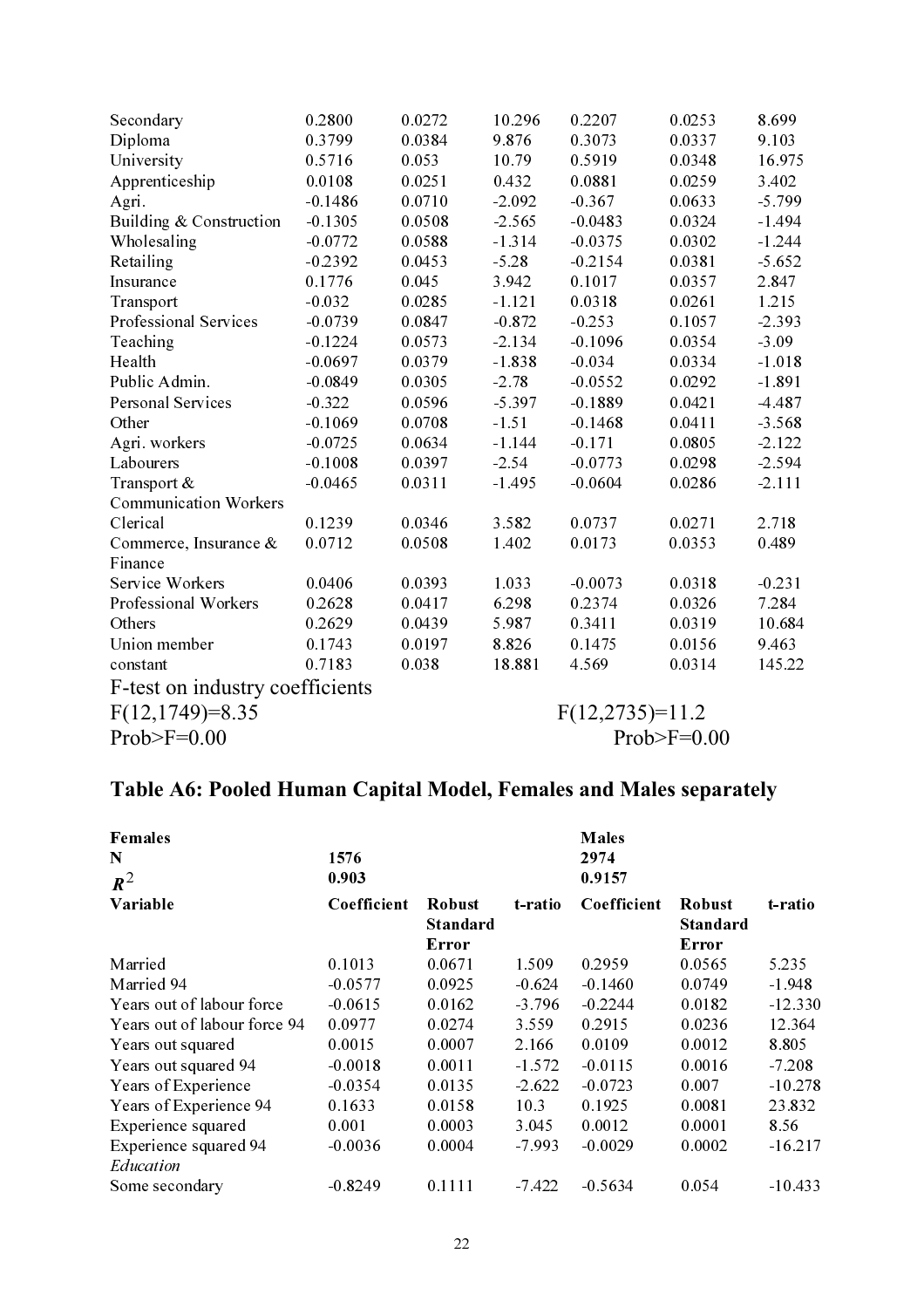| 24.877   |
|----------|
| $-7.806$ |
| 29.502   |
| $-2.787$ |
| 19.042   |
| 1.143    |
| 18.352   |
| $-3.886$ |
| 5.197    |
| 37.639   |
|          |

# Table A7: Pooled Occupational Model, Females and Males separately

| <b>Females</b>               |             |                                           |          | <b>Males</b> |                                           |           |
|------------------------------|-------------|-------------------------------------------|----------|--------------|-------------------------------------------|-----------|
| N                            | 1576        |                                           |          | 2974         |                                           |           |
| $\boldsymbol{R}^2$           | 0.9315      |                                           |          | 0.9306       |                                           |           |
| Variable                     | Coefficient | <b>Robust</b><br><b>Standard</b><br>Error | t-ratio  | Coefficient  | <b>Robust</b><br><b>Standard</b><br>Error | t-ratio   |
| Married                      | 0.0741      | 0.0569                                    | 1.302    | 0.1734       | 0.0487                                    | 3.557     |
| Married 94                   | $-0.0529$   | 0.0794                                    | $-0.666$ | $-0.0586$    | 0.0669                                    | $-0.875$  |
| Years out of labour force    | $-0.0506$   | 0.0158                                    | $-3.211$ | $-0.1749$    | 0.0177                                    | $-9.891$  |
| Years out of labour force 94 | 0.0802      | 0.0256                                    | 3.136    | 0.2251       | 0.0225                                    | 10.009    |
| Years out squared            | 0.0013      | 0.0007                                    | 1.856    | 0.009        | 0.0010                                    | 8.398     |
| Years out squared 94         | $-0.0016$   | 0.0011                                    | $-1.537$ | $-0.0095$    | 0.0014                                    | $-6.82$   |
| Years of Experience          | $-0.0257$   | 0.0113                                    | $-2.266$ | $-0.0542$    | 0.0064                                    | $-8.459$  |
| Years of Experience 94       | 0.1182      | 0.0138                                    | 8.527    | 0.1558       | 0.0074                                    | 21.03     |
| Experience squared           | 0.0008      | 0.0003                                    | 2.907    | 0.0009       | 0.0001                                    | 7.546     |
| Experience squared 94        | $-0.0026$   | 0.0004                                    | $-6.925$ | $-0.0023$    | 0.0001                                    | $-14.893$ |
| Education                    |             |                                           |          |              |                                           |           |
| Some secondary               | $-0.5743$   | 0.0964                                    | $-5.957$ | $-0.4572$    | 0.0479                                    | $-9.532$  |
| Some secondary 94            | 1.584       | 0.1202                                    | 13.181   | 1.385        | 0.0617                                    | 22.427    |
| Secondary                    | $-0.5555$   | 0.0978                                    | $-5.687$ | $-0.4408$    | 0.0548                                    | $-8.033$  |
| Secondary 94                 | 1.854       | 0.1055                                    | 17.577   | 1.641        | 0.0662                                    | 24.795    |
| Diploma                      | $-0.4558$   | 0.1111                                    | $-4.100$ | $-0.2787$    | 0.0722                                    | $-3.861$  |
| Diploma 94                   | 1.900       | 0.1231                                    | 15.43    | 1.6184       | 0.092                                     | 17.583    |
| University                   | $-0.2755$   | 0.1451                                    | $-1.898$ | $-0.0677$    | 0.0908                                    | $-0.746$  |
| University 94                | 2.045       | 0.1613                                    | 12.676   | 1.701        | 0.1083                                    | 15.700    |
| Apprenticeship               | $-0.1613$   | 0.1372                                    | $-1.176$ | $-0.1685$    | 0.0407                                    | $-4.141$  |
| Apprenticeship 94            | 0.5656      | 0.1765                                    | 3.204    | 0.3975       | 0.0608                                    | 6.541     |
| Agri.                        | $-0.5162$   | 0.1000                                    | $-5.162$ | $-0.3574$    | 0.1523                                    | $-2.347$  |
| Agri. 94                     | 0.8151      | 0.1259                                    | 6.471    | 0.1969       | 0.1968                                    | 1.000     |
| Building & Construction      | $-0.3923$   | 0.3302                                    | $-1.188$ | $-0.3502$    | 0.0649                                    | $-5.397$  |
| Building & Construction 94   | 0.6873      | 0.3578                                    | 1.921    | 0.6602       | 0.0799                                    | 8.262     |
| Wholesaling                  | $-0.1874$   | 0.1563                                    | $-1.199$ | $-0.2497$    | 0.0889                                    | $-2.807$  |
| Wholesaling 94               | 0.4164      | 0.1889                                    | 2.205    | 0.5201       | 0.1044                                    | 4.979     |
| Retailing                    | $-0.2908$   | 0.1366                                    | $-2.128$ | $-0.4766$    | 0.076                                     | $-6.267$  |
| Retailing 94                 | 0.2360      | 0.1699                                    | 1.389    | 0.6585       | 0.1073                                    | 6.138     |
| Insurance                    | 0.2854      | 0.1058                                    | 2.698    | 0.1705       | 0.0836                                    | 2.039     |
| Insurance 94                 | $-0.1089$   | 0.1295                                    | $-0.841$ | $-0.0023$    | 0.1068                                    | $-0.021$  |
| Transport                    | 0.1849      | 0.1273                                    | 1.452    | $-0.0157$    | 0.0489                                    | $-0.321$  |
| Transport 94                 | $-0.1495$   | 0.1568                                    | $-0.953$ | 0.0918       | 0.0727                                    | 1.262     |